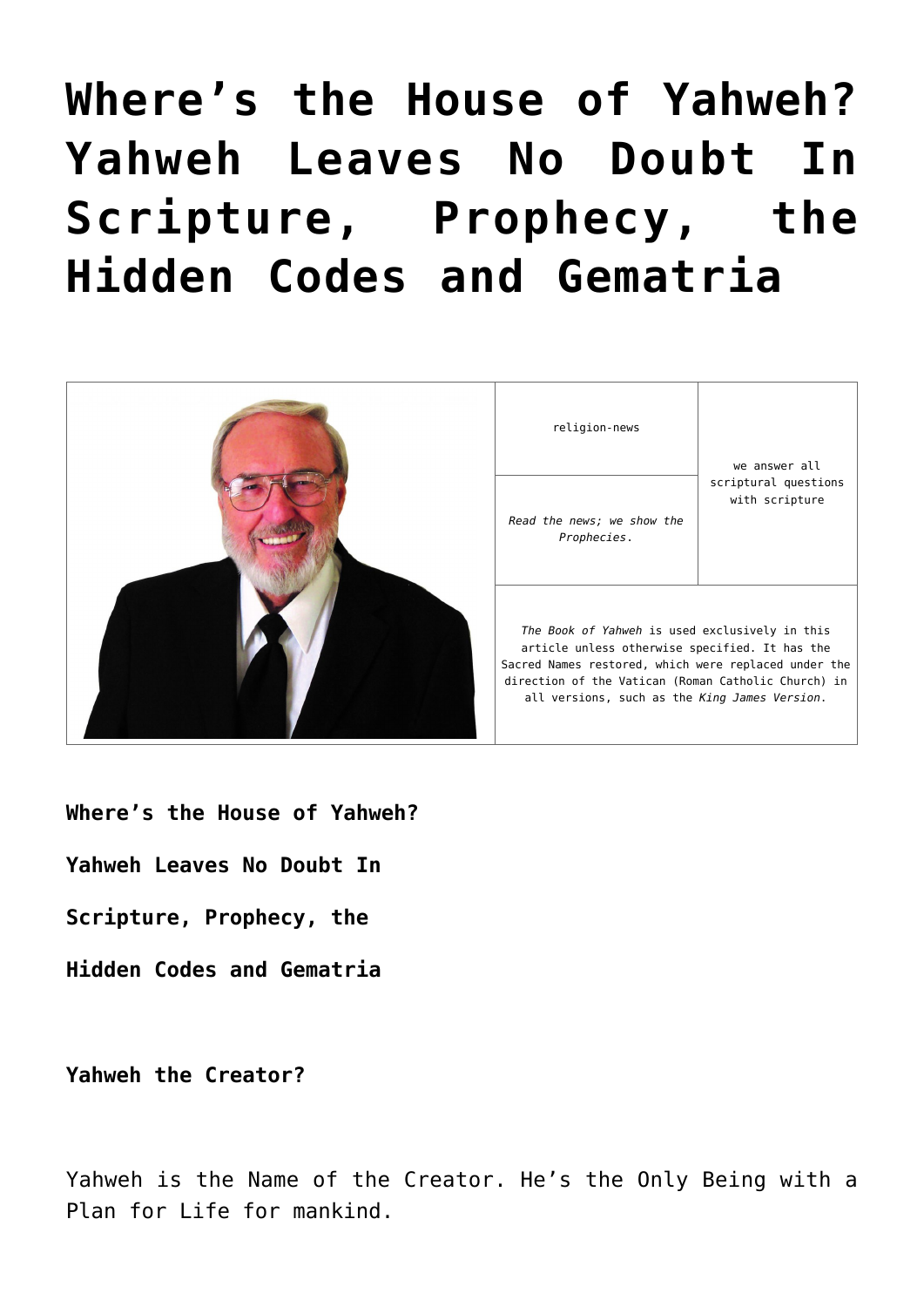The serpent, called the devil and Satan, has a plan for mankind too, but that plan is to bring death and destruction—total destruction to mankind. Satan hopes to destroy earth and the heavens that involve the earth in order to rid the universe of mankind and to defeat Yahweh's Plan for mankind.

Of course, she will never be able to stop Yahweh's Plan for mankind. But Yahweh grabbed the opportunity to test mankind for His Kingdom of Righteousness, and using Satan is the best way because she is a deceiver. She makes Righteousness seem evil and evil-as-the-Gods seem desirable.

Read this:

# **Genesis 3:1-5**

1 Now the serpent was more subtle *and* crafty than any beast of the field which Yahweh had made. And she said to the woman; Has Yahweh indeed said: You shall not eat of every tree of the garden?

2 And the woman said to the serpent; We may eat the fruit of the trees of the garden;

3 But of the fruit of the tree which *is* in the midst of the garden, Yahweh has said: You shall not eat it, nor shall you touch it, or you will die.

4 And the serpent said to the woman; You will not surely die.

5 For Yahweh knows that in the day you eat of it, your eyes will be opened, and you will be as Gods (elohim), knowing Righteousness and evil.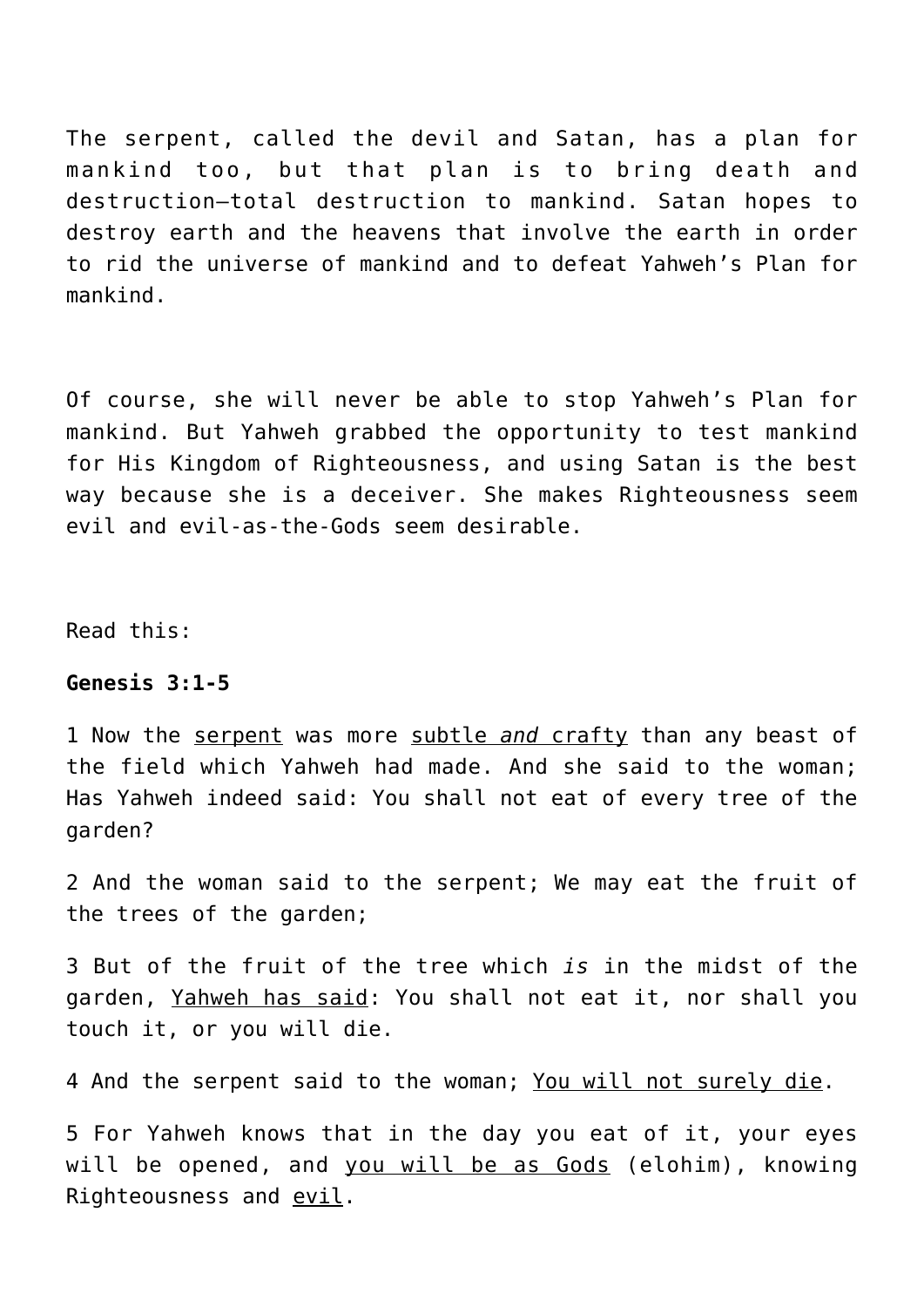Notice the craftiness taught in those five verses. The same is taught by 4,199 religions in this generation. Those verses clearly show that the Gods are evil. Yet, Satan has 4,199 religions in this generation worshipping Gods, not Yahweh the Creator, but Gods—evil-as-the-Gods.

Yahshua Messiah said in:

# **Mattithyah 6:33**

But seek you first the Kingdom of Yahweh and His Righteousness, and all these things will be added to you.

Seek the Kingdom of Yahweh and His Righteousness. Does Prophecy show where the Kingdom of Yahweh and His Righteousness are taught in this generation? They are certainly not taught by the 4,199 religions in this generation.

Read on.

# **Deuteronomy 6:25, 4-7**

25 And it will be our Righteousness if we observe to do all of these Laws before Yahweh our Father, as He has commanded us.

4 Hear, O Israyl, Yahweh is our Father. Yahweh is One.

5 And you must love Yahweh your Father with all your heart, and with all your soul, and with all your might.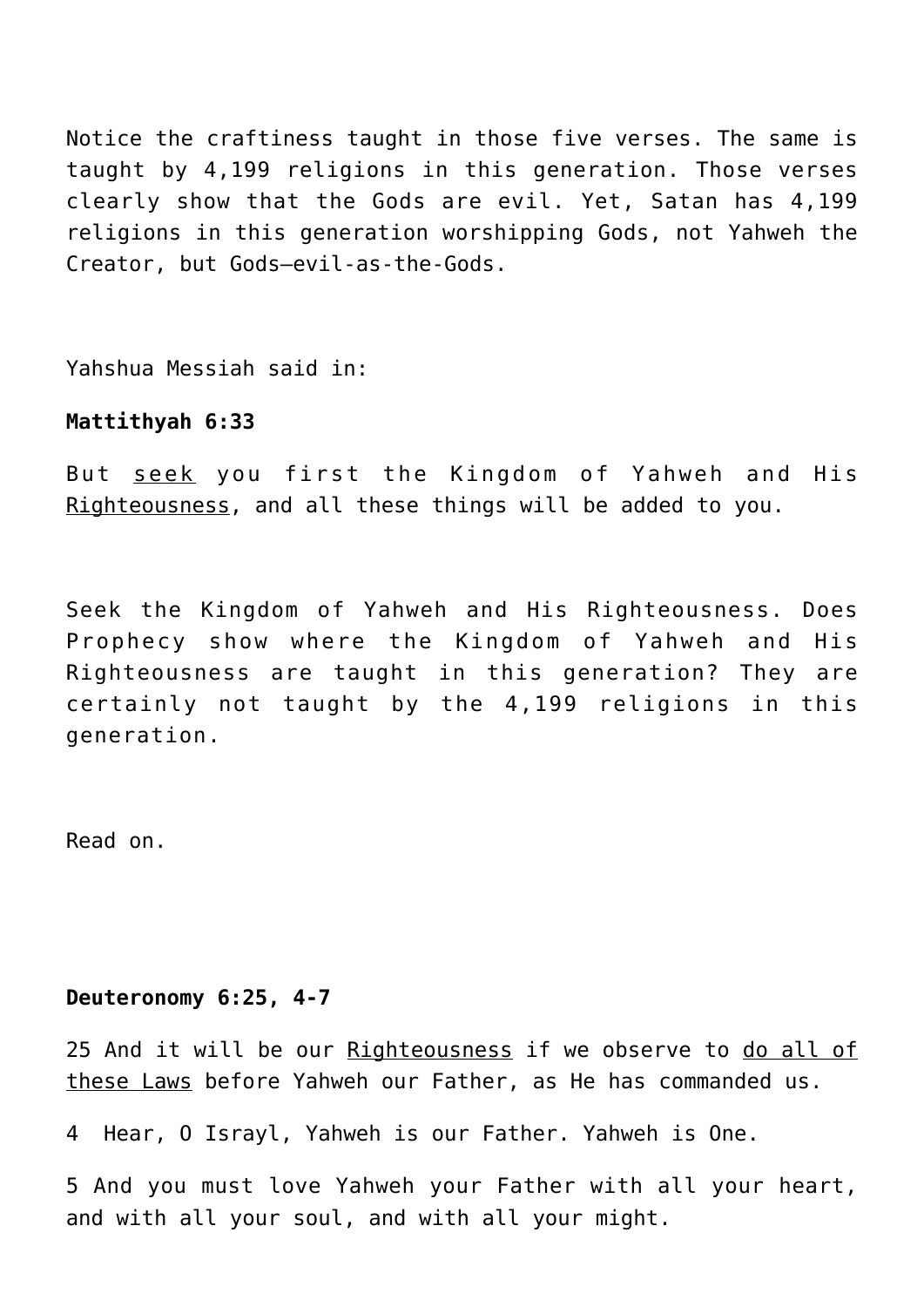6 And these Laws which I command you this day must be in your heart;

7 And you must teach them diligently to your children, and talk about them when you sit in your house, and when you walk on the road, and when you lie down, and when you rise up.

The above is not different than the Teaching of the Savior, Yahshua Messiah. **Mattithyah 6:33** are His Words.

Look also in the last book of your bible or *The Book of Yahweh*, those are His Words too.

# **Revelation 22:12-14**

12 And behold, I come quickly, and My Reward *is* with Me, to give every man according as his work will be.

13 I am the First and the Last, the Beginning and the End.

14 Blessed *are* those who keep His Laws, that they will have right to the Tree of Life, and will enter in through the gates into the City.

When the religions say you do not need to practice keeping Yahweh's Laws, they lie and deceive. In fact, they deceive the whole world.

# **Revelation 12:9**

And the great dragon was cast out, that old serpent, called the devil, and Satan, who deceives the whole world. She was cast out into the earth, and her angels were cast out with her.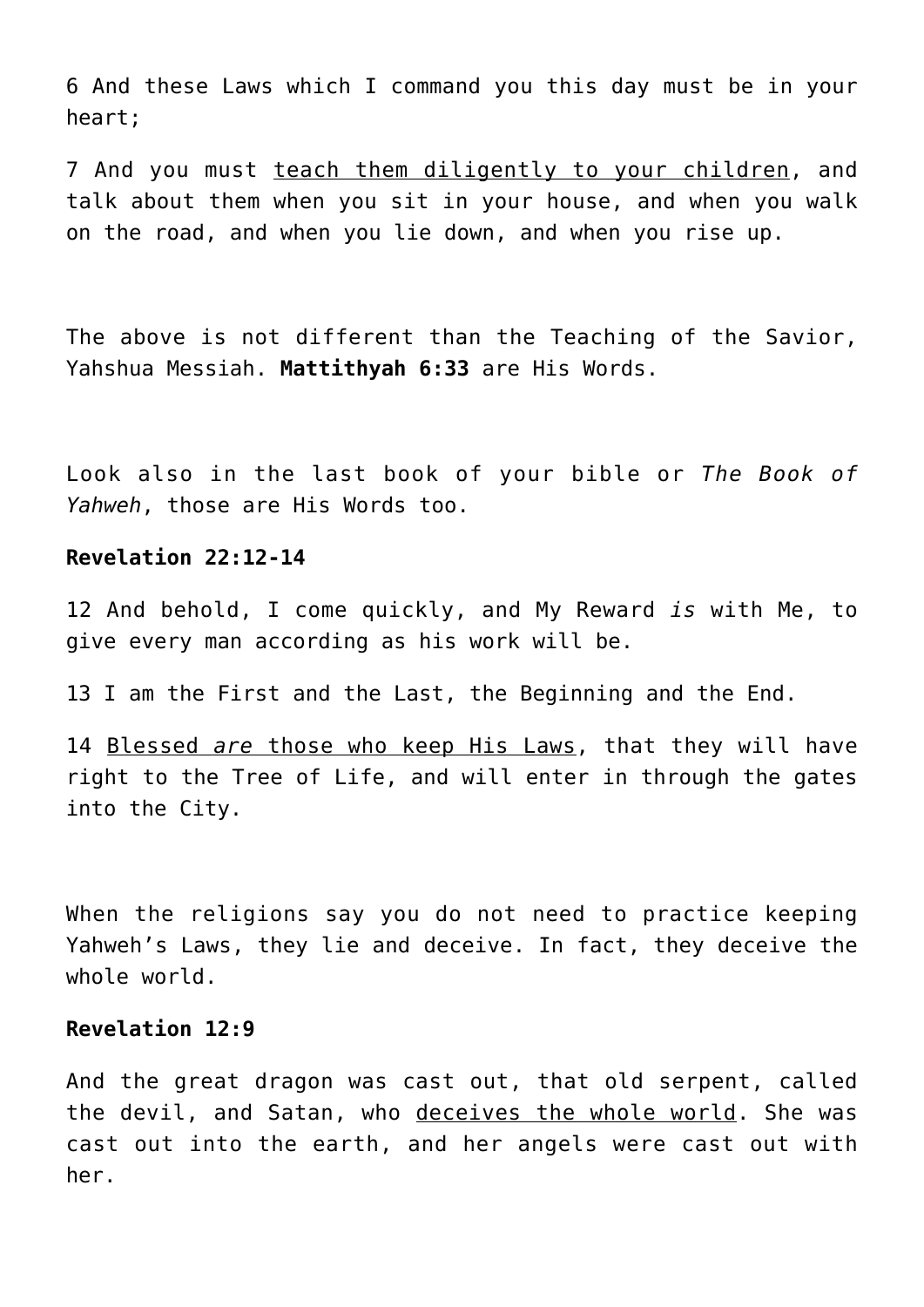Joy in Righteousness is wonderful. Read how to find it.

# **Isayah 58:13-14**

13 If you turn away your foot from *breaking* the Sabbath: *from* doing your pleasure; *your own business, your own pleasure,* on My Holy Day, and call the Sabbath a delight; the Holy *Day* of Yahweh honorable, and will honor Him *by* not doing your own ways, nor finding your own pleasure, nor engaging in idle conversation:

14 Then you will find your joy in Yahweh; and I will cause you to ride on the high places of the earth, and feed you with the heritage of Yaaqob your father—for the mouth of Yahweh has spoken *it.*

The whole world has shut themselves off from Yahweh and His Righteousness for 6,000 years now. Yahweh warned mankind from the beginning, do not practice evil as the Gods because it will bring you sickness, disease, confusion, hatred, fighting, wars, destruction, and you will perish.

Read this:

# **Genesis 2:7-9, 15-17**

7 And Yahweh formed man *of* the dust of the ground, and breathed into his nostrils the breath of life; and man became a living being.

8 Yahweh planted a garden eastward in Eden, and there He put the man whom He had formed.

9 And out of the ground Yahweh made every tree grow that is pleasant to the sight, and desirable for food. The Tree of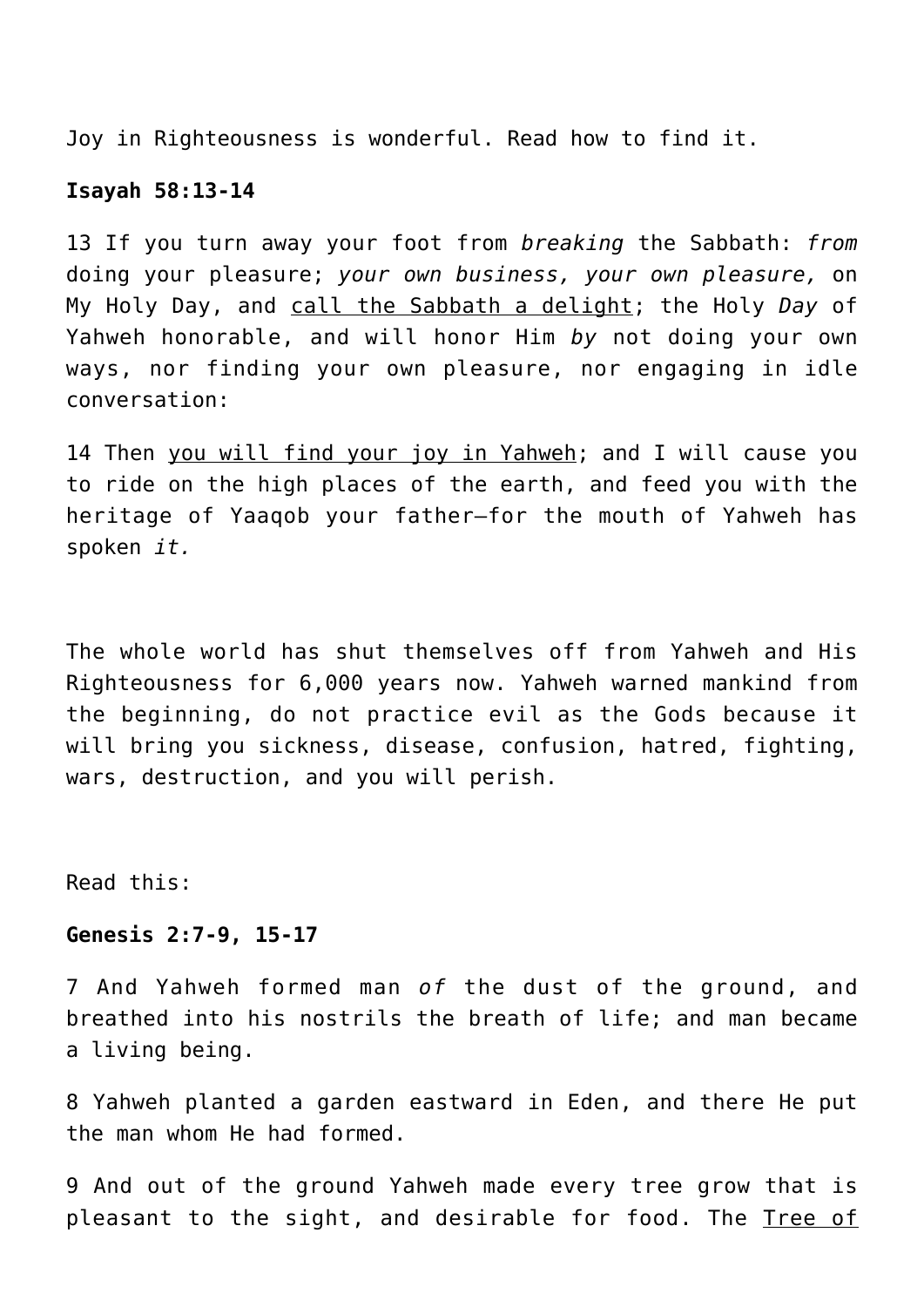Life *was* in the midst of the garden, and the tree of the knowledge of Righteousness and evil.

15 Then Yahweh took the man and put him in the garden of Eden to work and care for it.

16 And Yahweh commanded the man, saying: Of every tree of the garden you may freely eat;

17 But of the tree of the knowledge of Righteousness and evil you must not eat, for starting with the day you eat of it, dying you will die.

Yahweh taught the same lesson to the twelve tribes of Israyl. He showed them that evil and Righteousness were put before them and they were being tested for a position in the Everlasting Kingdom of Yahweh.

# **Exodus 20:20**

Mosheh said to the people; Do not fear, for Yahweh has come to test and prove you, so that the reverence for Yahweh will be with you, so that you do not *commit* sin.

# **Deuteronomy 28:9, 14**

9 Yahweh will establish you as His Holy People unto Himself, as He promised you on oath, if you will keep the Laws of Yahweh your Father, and walk in all His ways.

14 *For if you diligently observe and do all of Yahweh's Law,* then you will not turn aside from any of the Laws which I command you this day, to the right hand nor to the left; *by* going after any God (el) to serve it.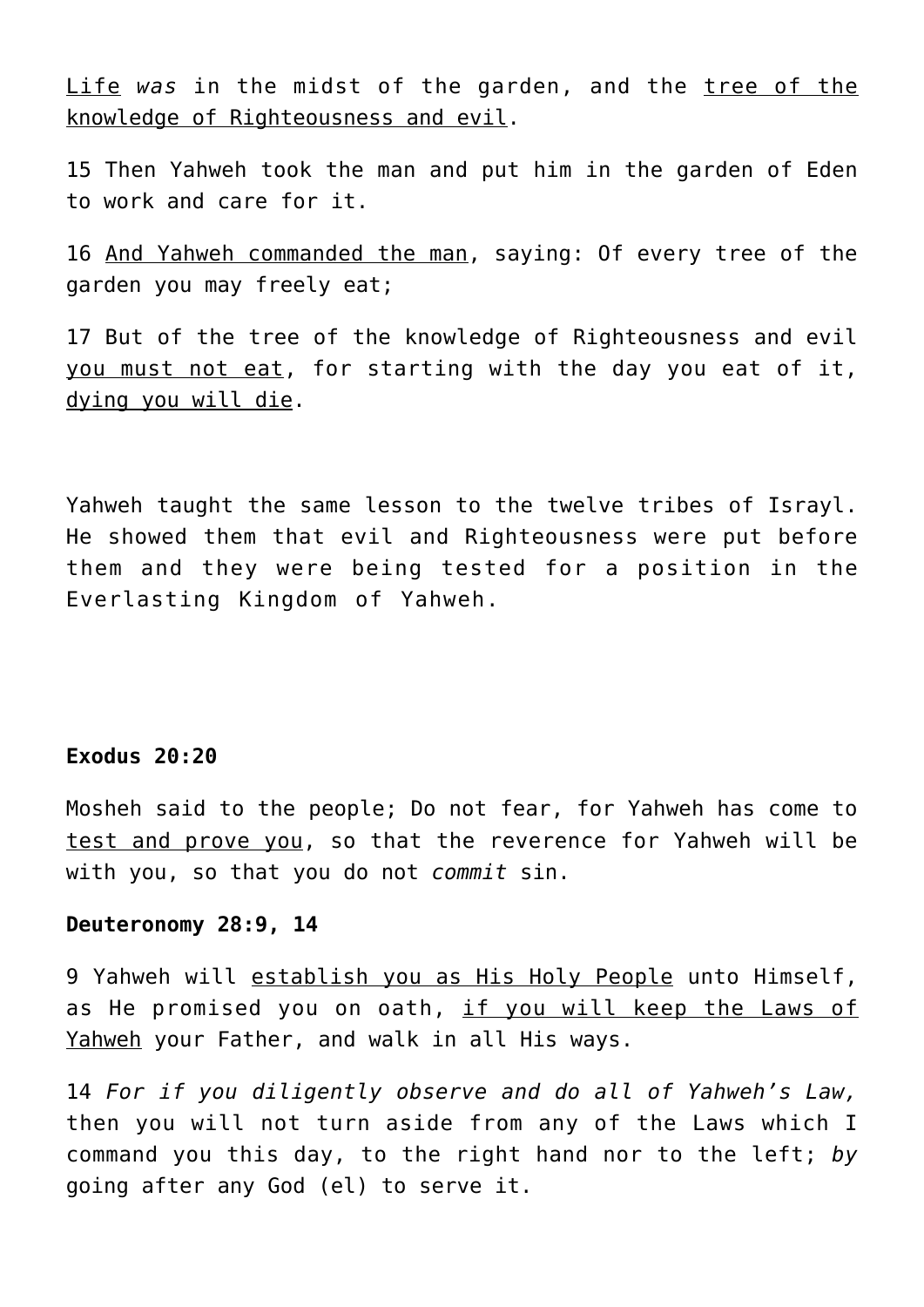And you will find joy in Yahweh.

#### **Isayah 58:14**

Then you will find your joy in Yahweh; and I will cause you to ride on the high places of the earth, and feed you with the heritage of Yaaqob your father—for the mouth of Yahweh has spoken *it.*

To that, Yahshua said:

## **Revelation 22:12-16**

12 And behold, I come quickly, and My Reward *is* with Me, to give every man according as his work will be.

13 I am the First and the Last, the Beginning and the End.

14 Blessed *are* those who keep His Laws, that they will have right to the Tree of Life, and will enter in through the gates into the City.

15 For outside *are* dogs, and sorcerers, and whoremongers, and murderers, and worshipers of Gods (elohim) and everyone *who professes* to love, yet practices breaking the Laws.

16 I, Yahshua, have sent My Messenger to testify to you these things in the congregations of The House of Yahweh. I am the Root and the Offspring of David, *and* the Bright and Morning Star.

Now read the warning that any knowing, loving father would give.

# **Deuteronomy 30:15**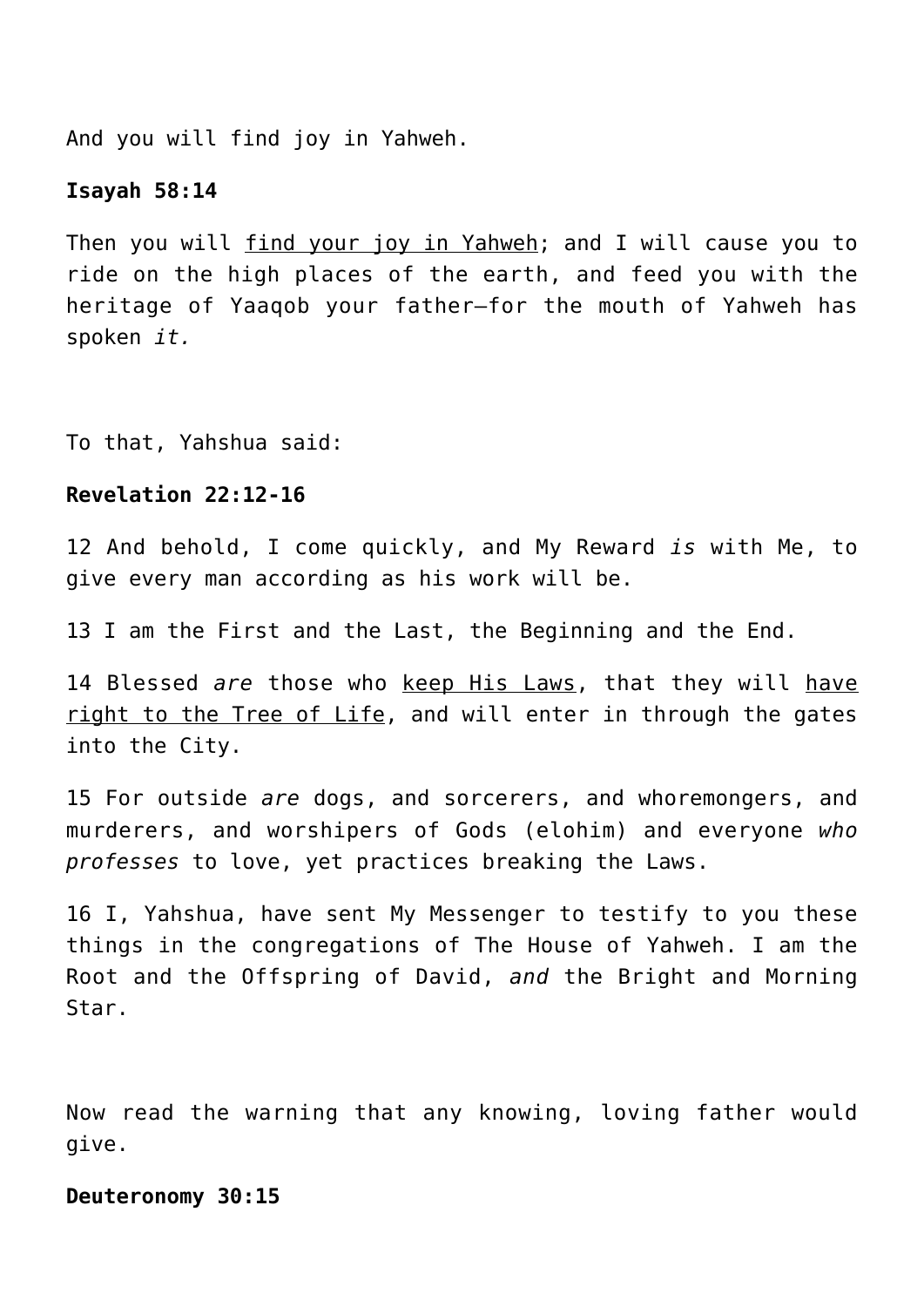See, I have set before you this day Life by Righteousness, and death and destruction by evil—

Notice the word 'evil' in that verse. Now read:

# **Genesis 3:5**

…as Gods…evil.

#### **Deuteronomy 30:17-18**

17 But if your heart turns away, and you are not obedient, and you are drawn away to submit to Gods (elohim), to worship them by serving them—

18 I declare to you this day that you will surely perish…

Following evil-as-the-Gods cuts you off from Yahweh and Life.

#### **Isayah 59:1-4**

1 Behold, Yahweh's Hand is not shortened, that it cannot save; nor His Ear heavy, that it cannot hear.

2 But your *own* iniquities have separated you from your Father; and your *own* sins have *caused Him* to hide *His* face from you, so He will not listen.

3 For your hands are defiled with blood, and your fingers with iniquity; *sin.* Your lips have spoken lies, your tongue has muttered perverseness.

4 No one calls for Justice, nor does *any* plead for Truth. They trust in vanity; *confusion,* and speak lies; *scriptural untruths.* They conceive mischief; *trouble,* and give birth to evil; *sin.*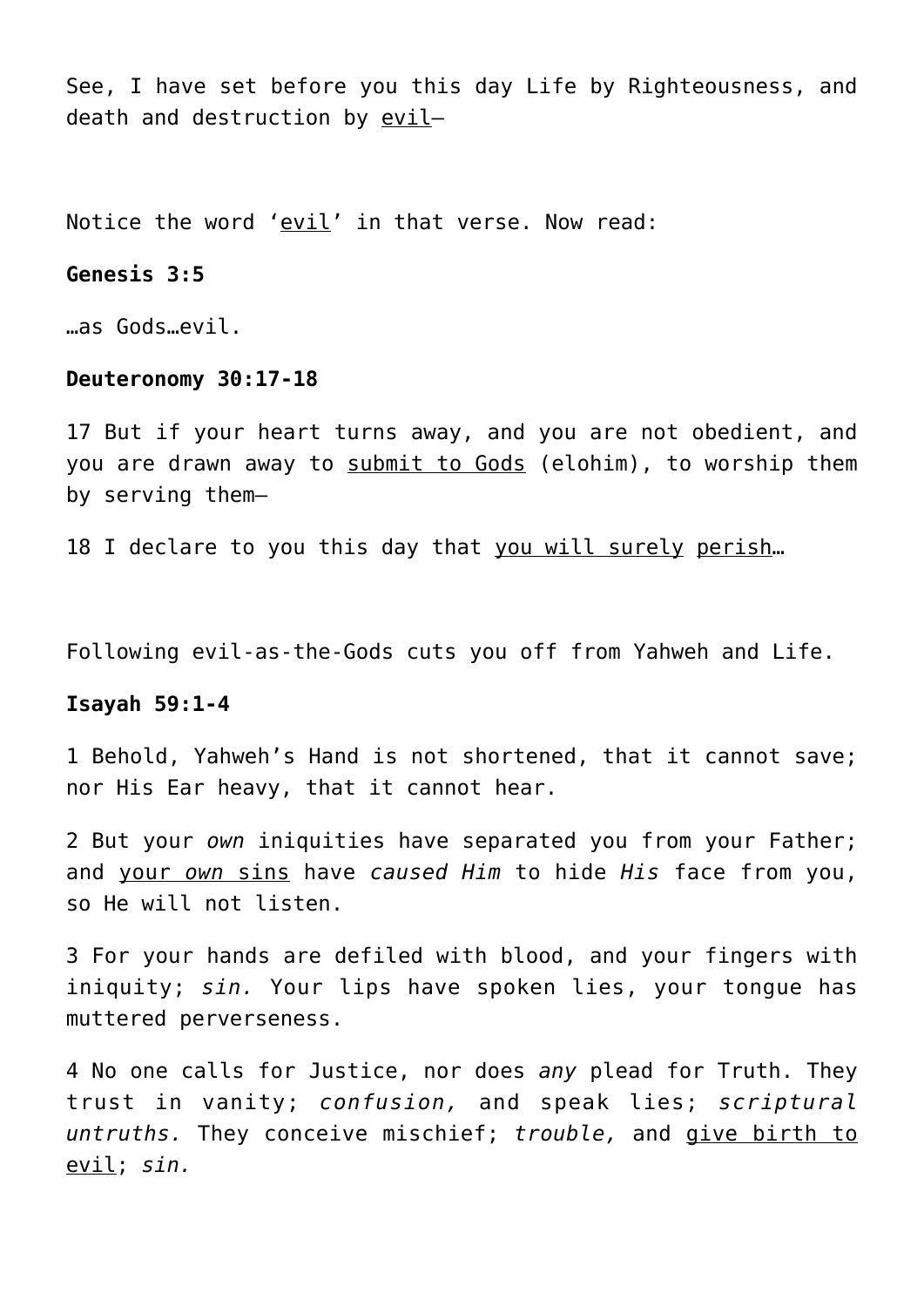In **verse 4**, we see again the word 'evil', as the Gods (**Genesis 3:5**). Practicing evil, as the Gods, causes what we see in:

#### **Isayah 59:4**

No one calls for Justice, nor does *any* plead for Truth. They trust in vanity; *confusion,* and speak lies; *Scriptural untruths.* They conceive mischief; *trouble,* and give birth to evil; *sin.*

In **verse 4** notice, evil is injustice; falsehood, means crafty; and deceiving—teaching others to be evil as the Gods.

# **Genesis 3:1, 5**

1 Now the serpent was more subtle *and* crafty than any beast of the field which Yahweh had made. And she said to the woman; Has Yahweh indeed said: You shall not eat of every tree of the garden?

5 For Yahweh knows that in the day you eat of it, your eyes will be opened, and you will be as Gods (elohim), knowing Righteousness and evil.

#### **Isayah 59:7**

Their feet run to evil, and they make haste to shed innocent blood; their thoughts *are* thoughts of iniquity; wasting and destruction *are* in their paths.

In **verse 7**, notice the word 'evil', as the Gods, again; then notice what mankind is being led into.

# **Wasting and Destruction**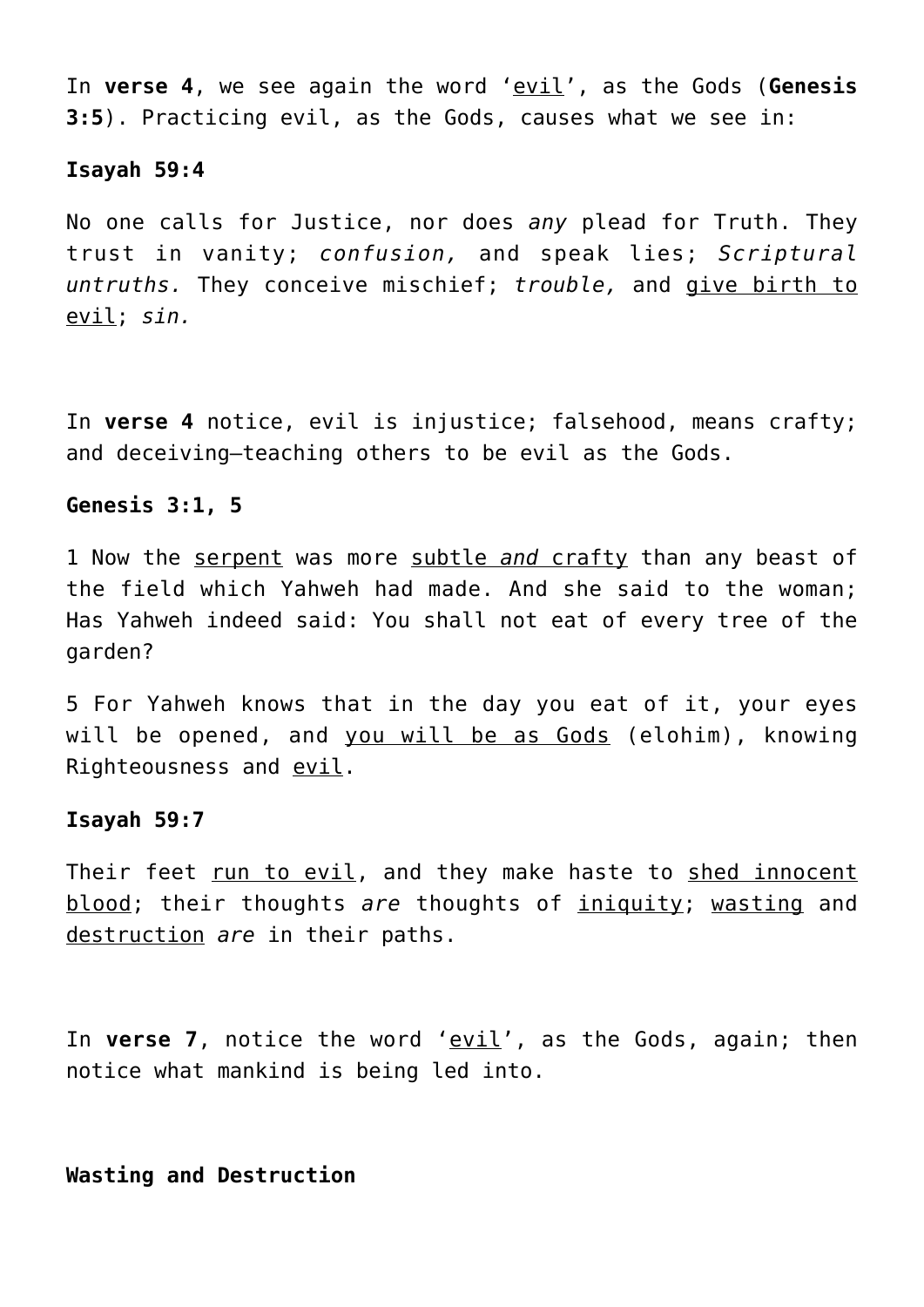So the teaching of Satan to mankind is:

#### **Genesis 3:1-5**

1 Now the serpent was more subtle *and* crafty than any beast of the field which Yahweh had made. And she said to the woman; Has Yahweh indeed said: You shall not eat of every tree of the garden?

2 And the woman said to the serpent; We may eat the fruit of the trees of the garden;

3 But of the fruit of the tree which *is* in the midst of the garden, Yahweh has said: You shall not eat it, nor shall you touch it, or you will die.

4 And the serpent said to the woman; You will not surely die.

5 For Yahweh knows that in the day you eat of it, your eyes will be opened, and you will be as Gods (elohim), knowing Righteousness and evil.

```
Her message is:
```
- Do not practice Righteousness as Yahweh.
- Do not eat of the Tree of Life only.
- Worship Gods—be evil-as-the-Gods.

That message is designed to bring death and destruction—the perishing—to mankind.

#### **Isayah 59:7**

Their feet run to evil, and they make haste to shed innocent blood; their thoughts *are* thoughts of iniquity; wasting and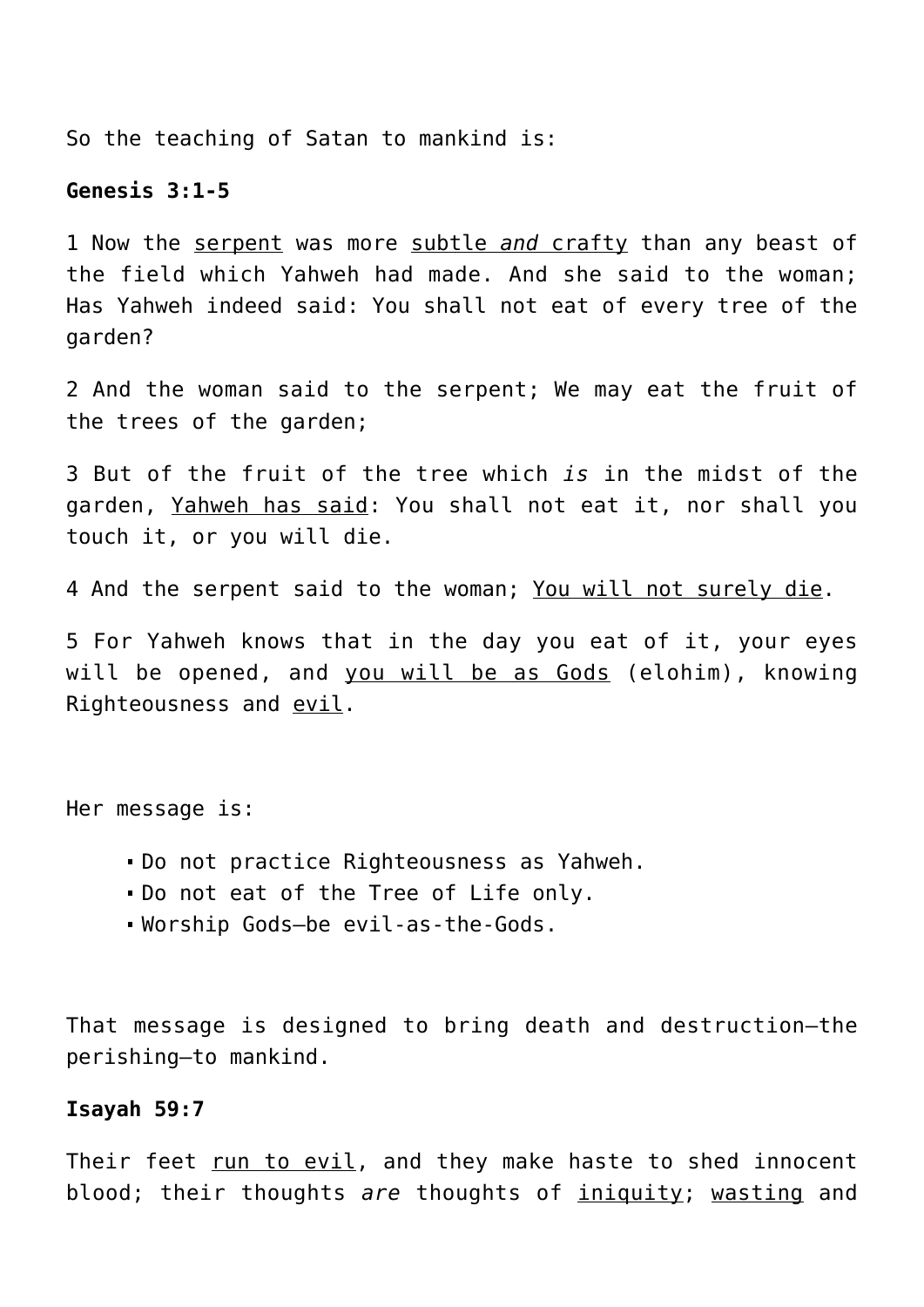destruction *are* in their paths.

**Verse 7:** notice the words evil, iniquity, wasting, and destruction.

# **Evil, Iniquity, Wasting, and Destruction**

Those four show the rank and character of the Gods. In spite of Yahweh's Warnings, the religions chose to follow the Gods instead of Yahweh. And they are still following the Gods in this nuclear generation.

Yahweh said, don't follow the Gods or you will bring wasting and destruction upon yourselves.

Satan says, don't follow Yahweh, don't believe Yahweh, be evil-as-the-Gods.

Mankind chose to follow the deception of Satan, and for 6,000 years all religions have served Satan.

# **Revelation 12:9**

And the great dragon was cast out, that old serpent, called the devil, and Satan, who deceives the whole world. She was cast out into the earth, and her angels were cast out with her.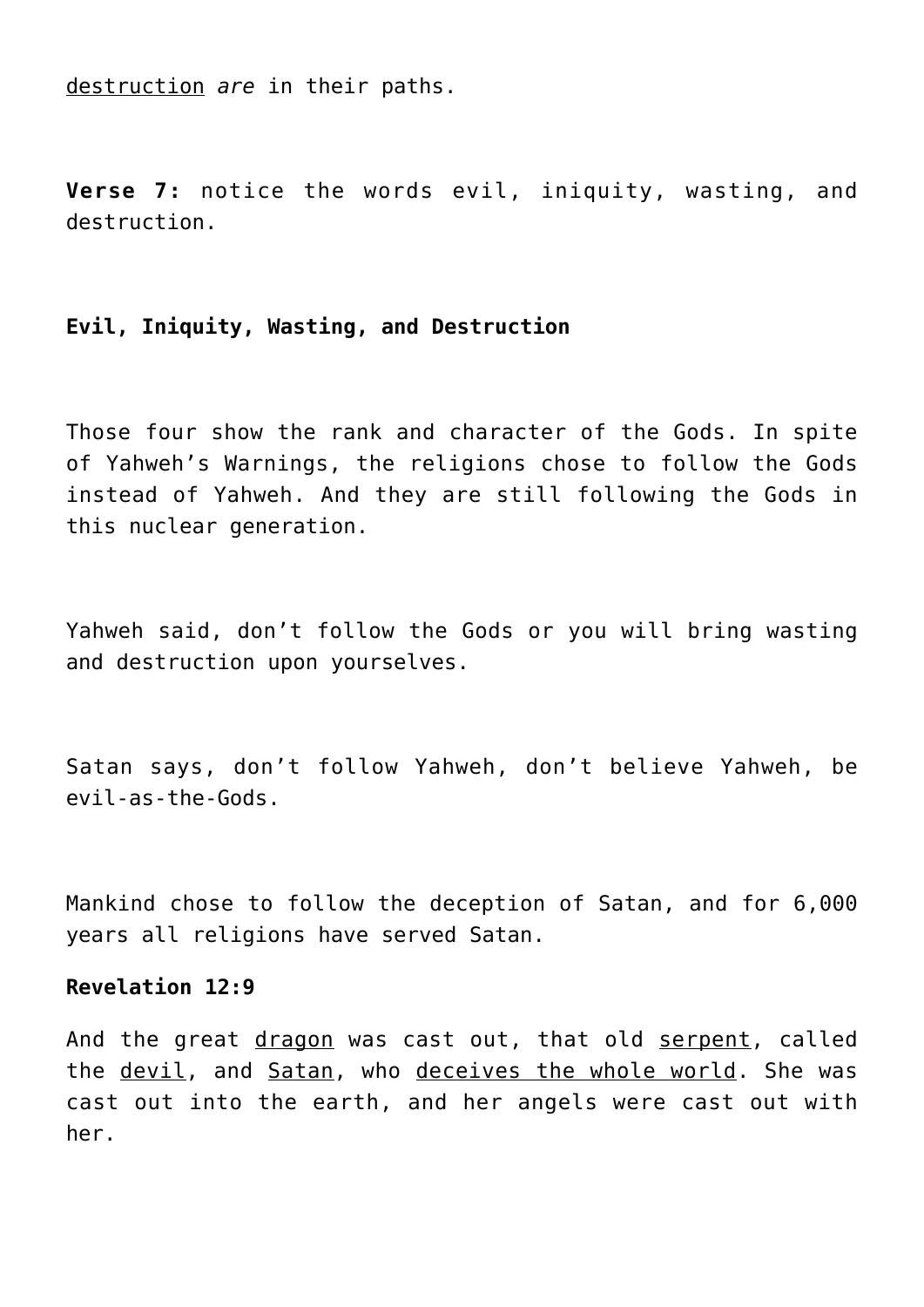Did you see that? The whole world.

In this generation 4,199 religions practice sin; therefore, they all belong to Satan. Read this in your own bible or *The Book of Yahweh*.

# **I Yahchanan 3:4-12**

4 Whoever commits sin, transgresses also the Laws; for sin is the transgression of the Laws.

5 And you know that He was manifested to take away our sins, and in Him is no sin.

6 Whoever abides in Him does not sin; whoever sins, has not seen Him, neither knows Him.

7 Little children, let no man deceive you; he who practices Righteousness is Righteous, just as He is Righteous.

8 He who practices sin is of the devil, for the devil has sinned from the beginning. For this purpose the Son of Yahweh was manifested; that He might destroy the works of the devil.

9 Whoever is begotten of Yahweh does not practice sin; for His seed remains in him; and it is possible for him not to sin, because he has been begotten of Yahweh.

10 In this the Children of Yahweh and the children of the devil are manifest. Whoever does not practice Righteousness is not of Yahweh, and he does not love his neighbor!

11 For this is the Message that you heard from the beginning, that we should love one another.

12 Not as Cain, *who* was of that evil one, and murdered his brother. And why did he murder his brother? Because his works were evil, and his brother's *were* Righteous.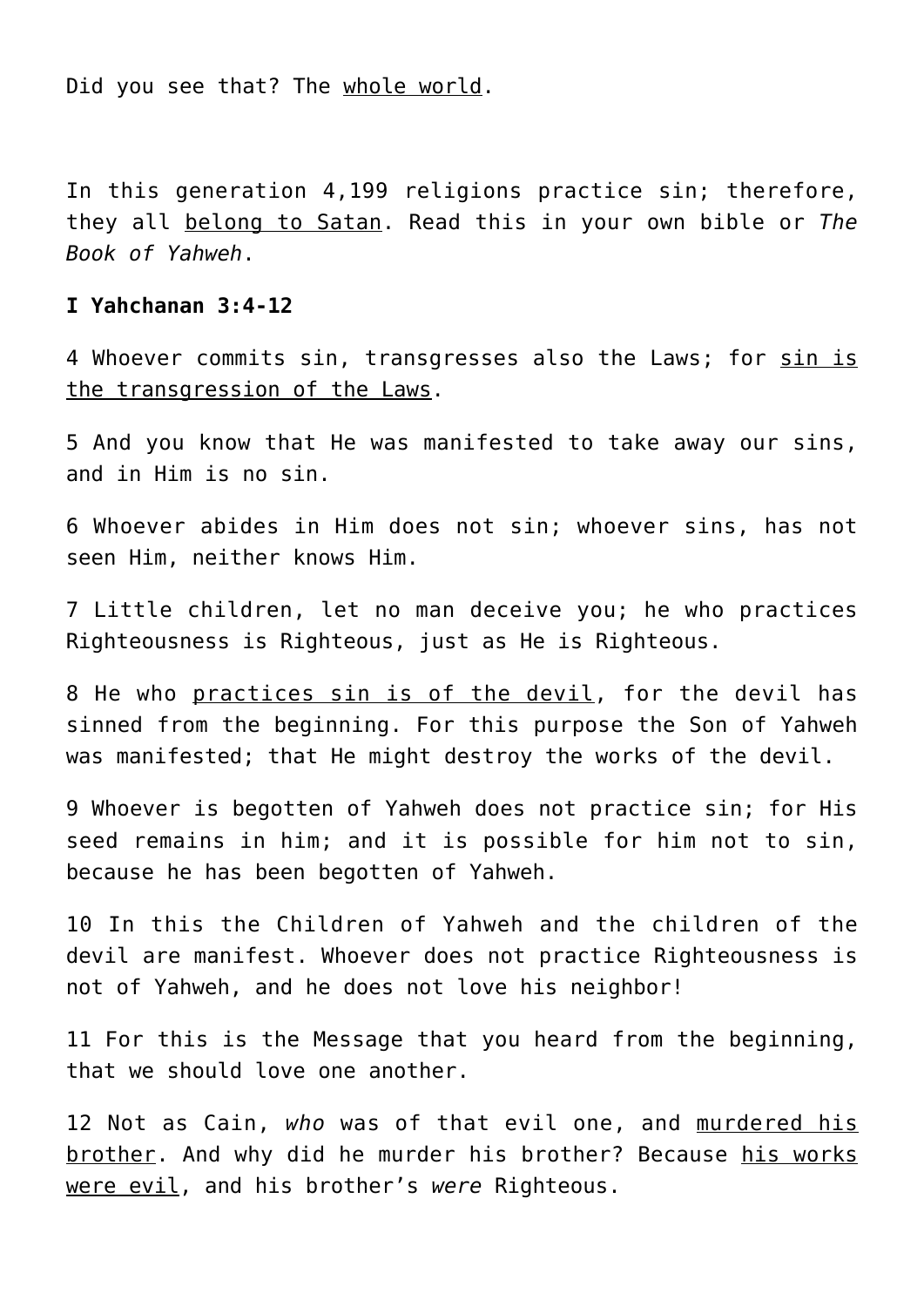**Verse 12:** Cain practiced evil!

Notice, the anger seen in 4,199 religions today, Yahweh saw in Cain.

# **Genesis 4:6**

So Yahweh said to Cain: Why are you angry? Why are you downcast?

We also see sin:

# **Genesis 4:7**

If you do Righteousness, will you not be acceptable? And if you do not do Righteousness, sin *is* crouching at your door. The desire to sin is with you, but you must overcome it!

We see murder of babies, which they prefer to call abortion, and murder of adults through war. They prefer to call them 'just'.

# **Genesis 4:8**

Now Cain talked with Abel his brother; and it came to pass, when they were spread abroad, that Cain rose against Abel his brother and killed him.

We also see continual war in this nuclear generation.

#### **Genesis 4:14**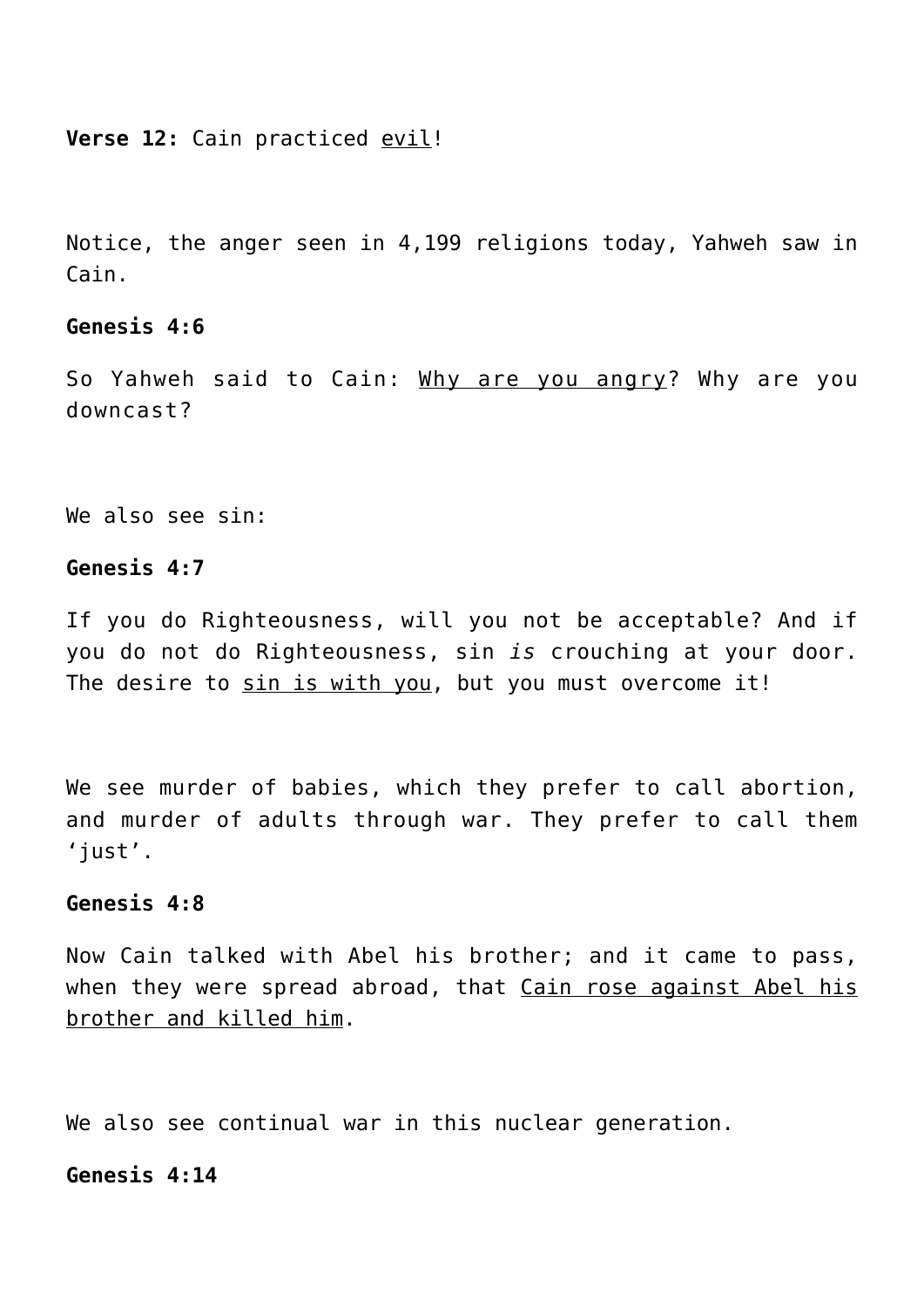Surely You have driven me out this day from the face of the ground; I shall not be seen by Your Face. I shall be a fugitive and a vagabond on the earth, for there shall be continual war, vengeance, and retaliation.

Yahweh said in **Genesis 10** and **11**, that nothing they purpose to do will be withheld from them.

4,199 religions have gone the way of Cain, they practice sin.

#### **Yahdah 1:11**

Woe to them! For they have gone in the way of Cain, have run greedily in the error of Balaam for reward, and are sentenced to the perishing in the rebellion of Korah!

Yahshua Messiah said in:

# **Yahchanan 8:34**

Yahshua answered them: Truly, truly, I say to you: Whoever commits *and* practices sin is the servant of sin.

Yahshua also showed that the 4,199 Godworshipping religions take their instructions from Satan, not from Yahweh.

# **Yahchanan 8:44-47**

44 You are of your teacher *who is* Satan *the devil*, and whatever she who is your teacher desires, you will do. She was a murderer from the beginning, and remained not in the Truth, because there is no Truth in her. Therefore, *when* you speak your falsehoods, you speak her words, because she is a liar,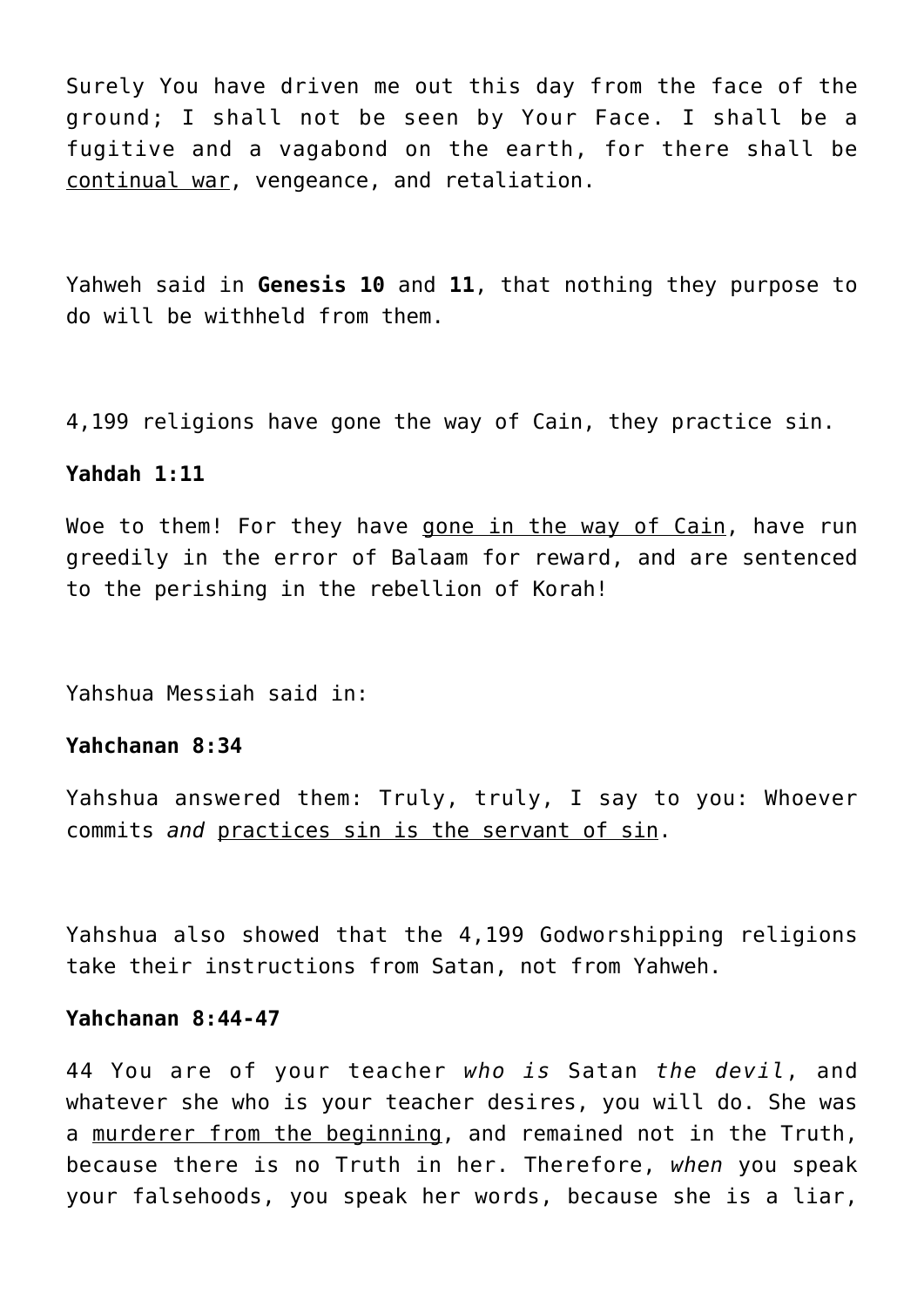and the teacher of *all* lies!

45 Yet, because I tell you the Truth, you do not believe Me.

46 Which of you convicts Me of sin? So if I speak the Truth, why do you not believe Me?

47 He who is of Yahweh, hears Yahweh's Words; *the Laws and the Prophets.* Now you do not hear, because you are not of Yahweh.

Notice **verse 47**, you are not of Yahweh! You, 4,199 religions, are not of Yahweh.

#### **I Yahchanan 3:4, 7-8, 10**

4 Whoever commits sin, transgresses also the Laws; for sin is the transgression of the Laws.

7 Little children, let no man deceive you; he who practices Righteousness is Righteous, just as He is Righteous.

8 He who practices sin is of the devil, for the devil has sinned from the beginning. For this purpose the Son of Yahweh was manifested; that He might destroy the works of the devil.

10 In this the Children of Yahweh and the children of the devil are manifest. Whoever does not practice Righteousness is not of Yahweh, and he does not love his neighbor!

You are not of Yahweh.

# **Romans 6:16**

Do you not know that to whom you yield yourselves as servants to obey, his servants you are whom you obey—whether of sin, *which leads* to death, or *of* obedience, *which leads* to Righteousness?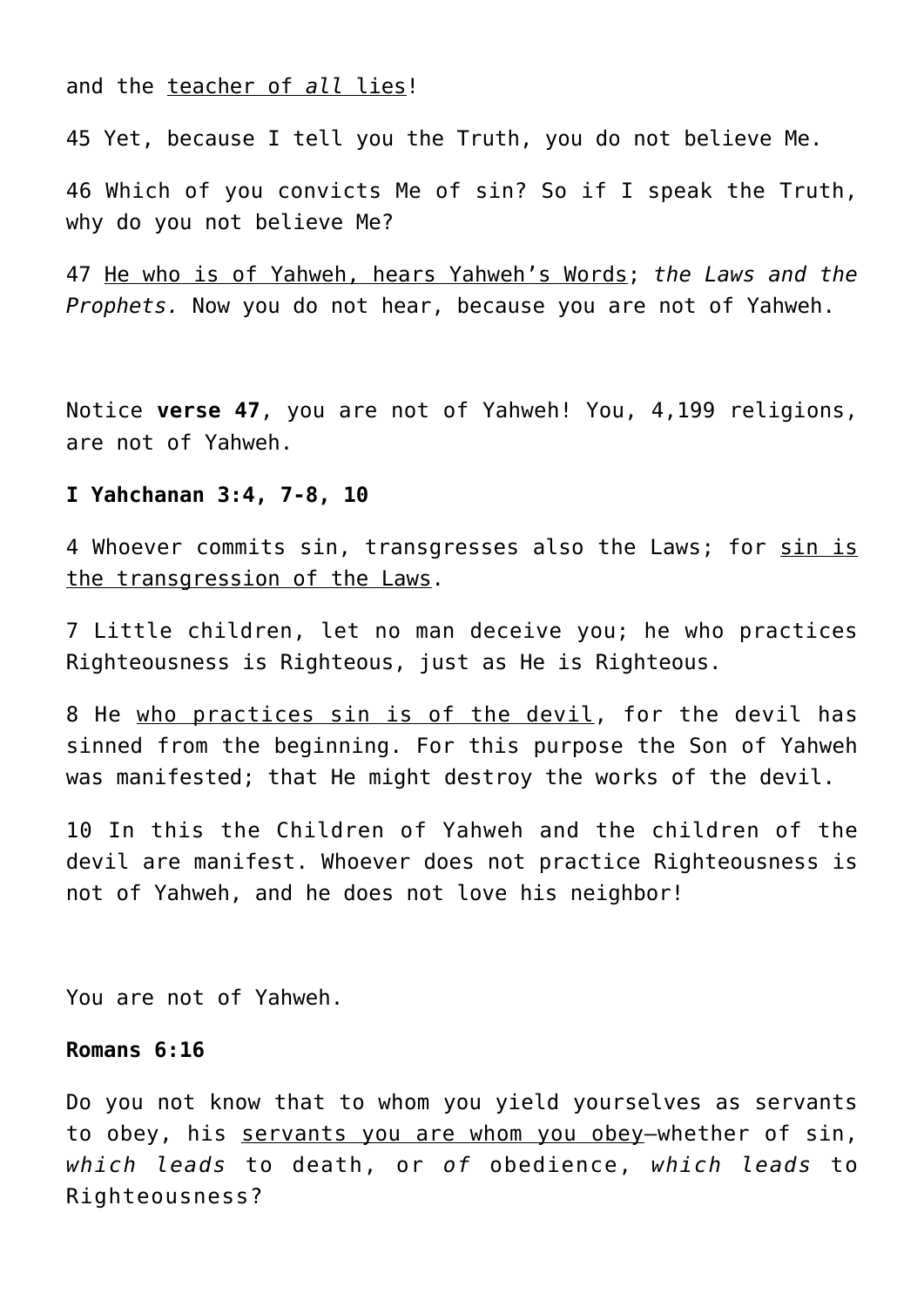You practice sin; you are not of Yahweh.

**The End Result**

**Of Practicing Sin!**

The Savior, Yahshua Messiah, described the Last Days in:

# **Mattithyah 24:3**

Now as He sat on the Mount of Olives, the Disciples came to Him privately, saying; Tell us, when will these things be? What *will be* the sign of Your coming and The End of the Ages?

What will be The End?

#### **Mattithyah 24:5**

For many will come against My Name, saying: I am anointed *to preach salvation!—*and will deceive many.

4,199 religions practice rebellion against the Name of Yahshua Messiah who said in:

#### **Mattithyah 6:33**

But seek you first the Kingdom of Yahweh and His Righteousness, and all these things will be added to you.

**In This 3½ Years**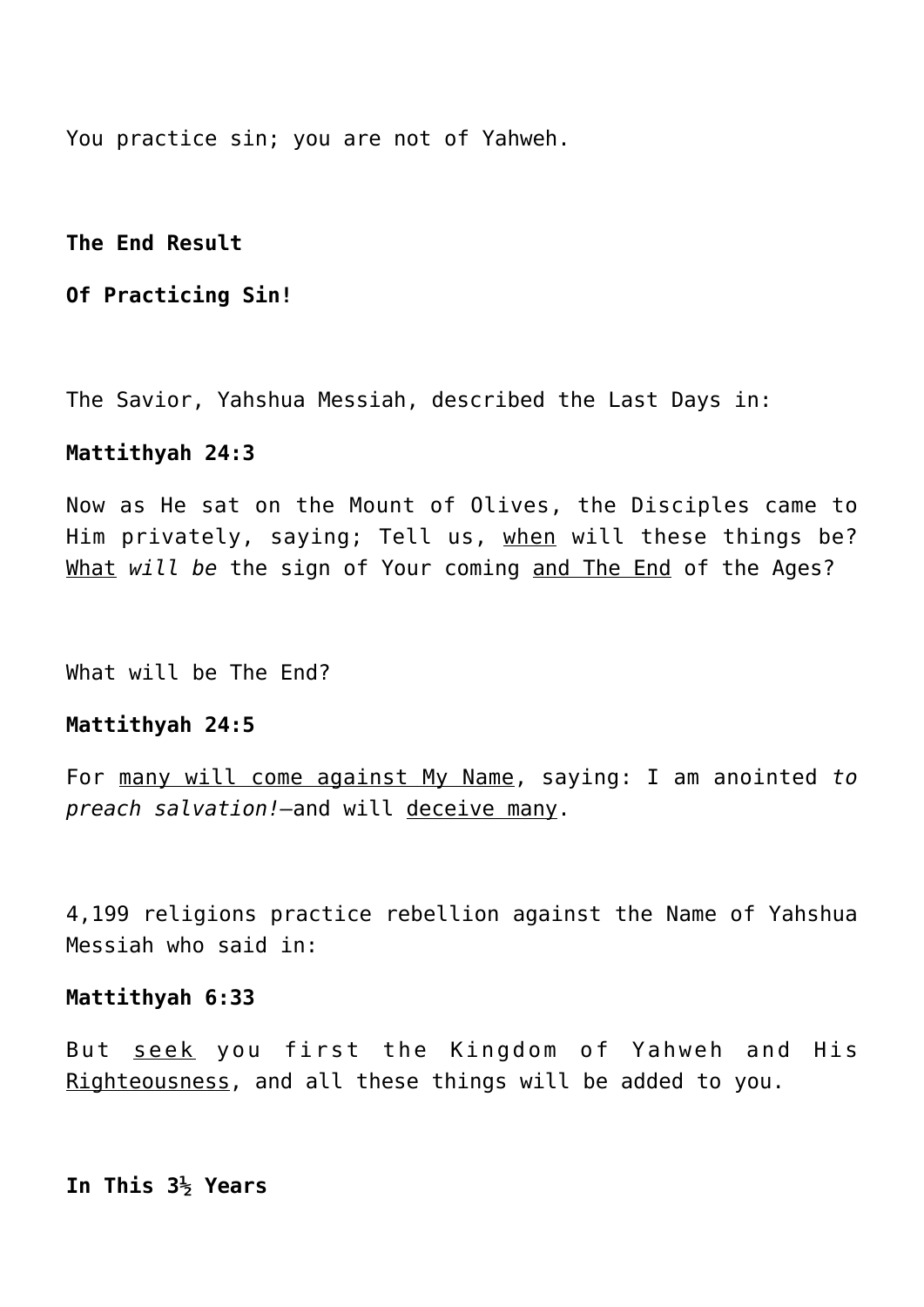**You Will See**

**The Following**

#### **Mattithyah 24:11-12, 21-22, 29, 33-34**

11 And many false religions will be aroused, and will deceive the many.

12 And because iniquity will abound, the love of the many will grow cold.

21 For then will be Great Tribulation, such as has not come to pass since the beginning of the world to this time—no, nor ever will be.

22 And unless those days were shortened, there would no flesh be saved; but for the Elect's sake, those days will be shortened.

29 Immediately, *but* after the *Great* Tribulation of those days will the sun be darkened, and the moon will not give her light, and the stars will fall from heaven, and the powers of the heavens will be shaken.

33 In the same way, when you see all these things, know that *His coming and The End of the Ages* are near, at the very door.

34 Truly I say to you: That generation will not pass *away,* until all these things are fulfilled.

**Verse 29**: the sun will be darkened in this generation because the religions practice sin.

Do the nuclear bombs, which started in 1934, have the power to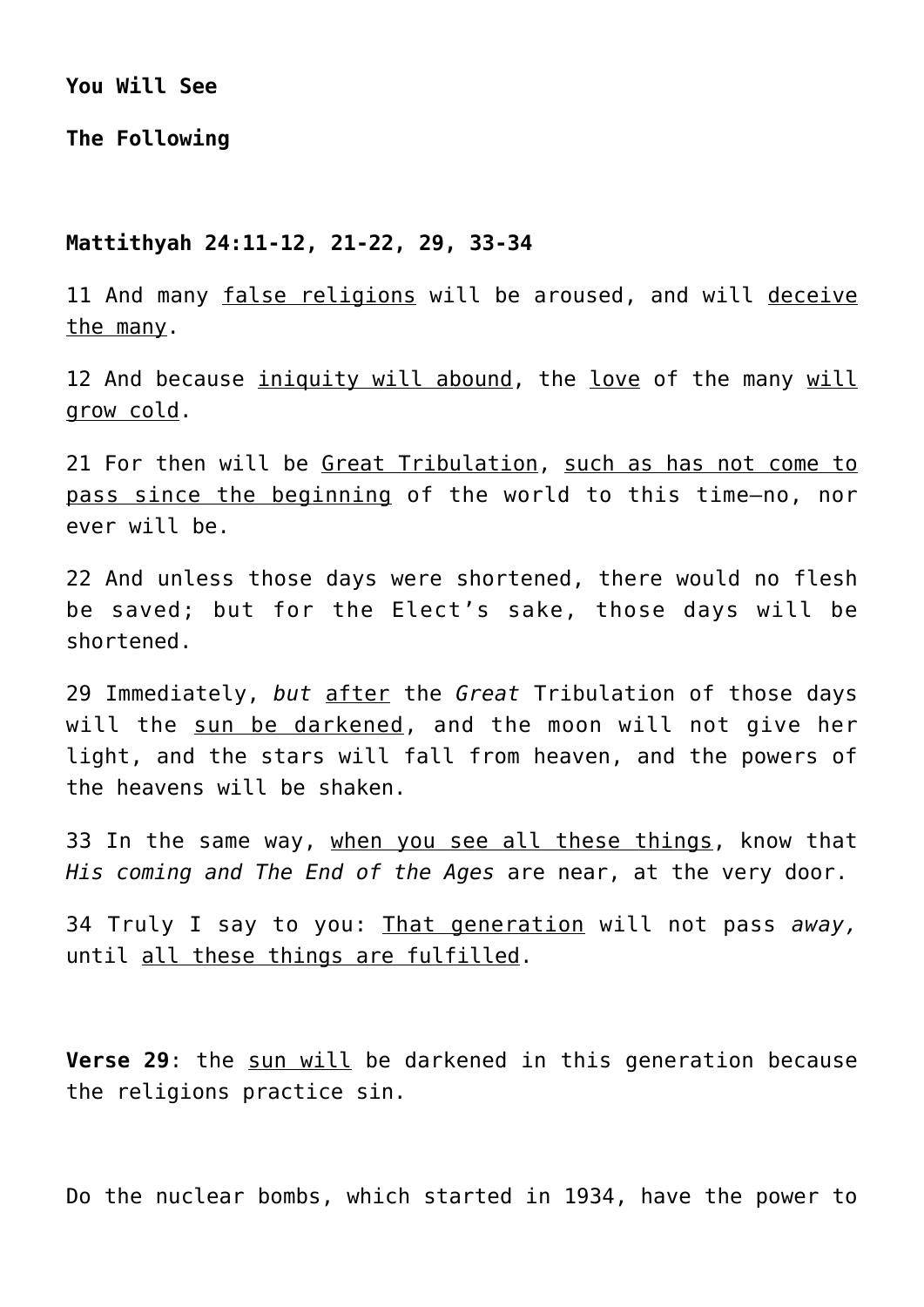darken the sun? The following article and essay from *Discover* magazine deals directly with the consequences of nuclear war.

Dr. Thomas was one of the four American scientists who, at the invitation of Senators Edward Kennedy and Mark Hatfield, met in Washington in December for a three-hour open discussion with four Soviet counterparts. The subject of their discussion: the nuclear winter (DISCOVER).

Two scientific reports have recently been published, dealing with the probable effects of nuclear war upon the earth's climate and the life of the planet. The first discovery is already widely known within the scientific community of climatologists, geophysicists, and biologists here and abroad, and has been confirmed in detail by scientists in the Soviet Union. Computer models demonstrate that a nuclear war involving the exchange of less than one third of the total American and Soviet arsenal will change the climate of the entire Northern Hemisphere, shifting it abruptly from its present seasonal state to a long, sunless, frozen night. This will be followed after some months by a settling of nuclear soot and dust, then by a new malignant kind of sunlight, with all of its ultraviolet band, capable of blinding most terrestrial animals, no longer shielded from the earth by the ozonosphere. In the same research, new calculations of the extent and intensity of radioactive fallout predict the exposure of large land areas to much more intense levels of radiation than expected. The report is referred to as TTAPS, an acronym derived from the investigators' names: Turco, Toon, Ackerman, Pollack, and Sagan.

The second piece of work, by Paul Ehrlich and 19 other distinguished biologists, demonstrates that the predictions of TTAPS mean nothing less than the extinction of much of the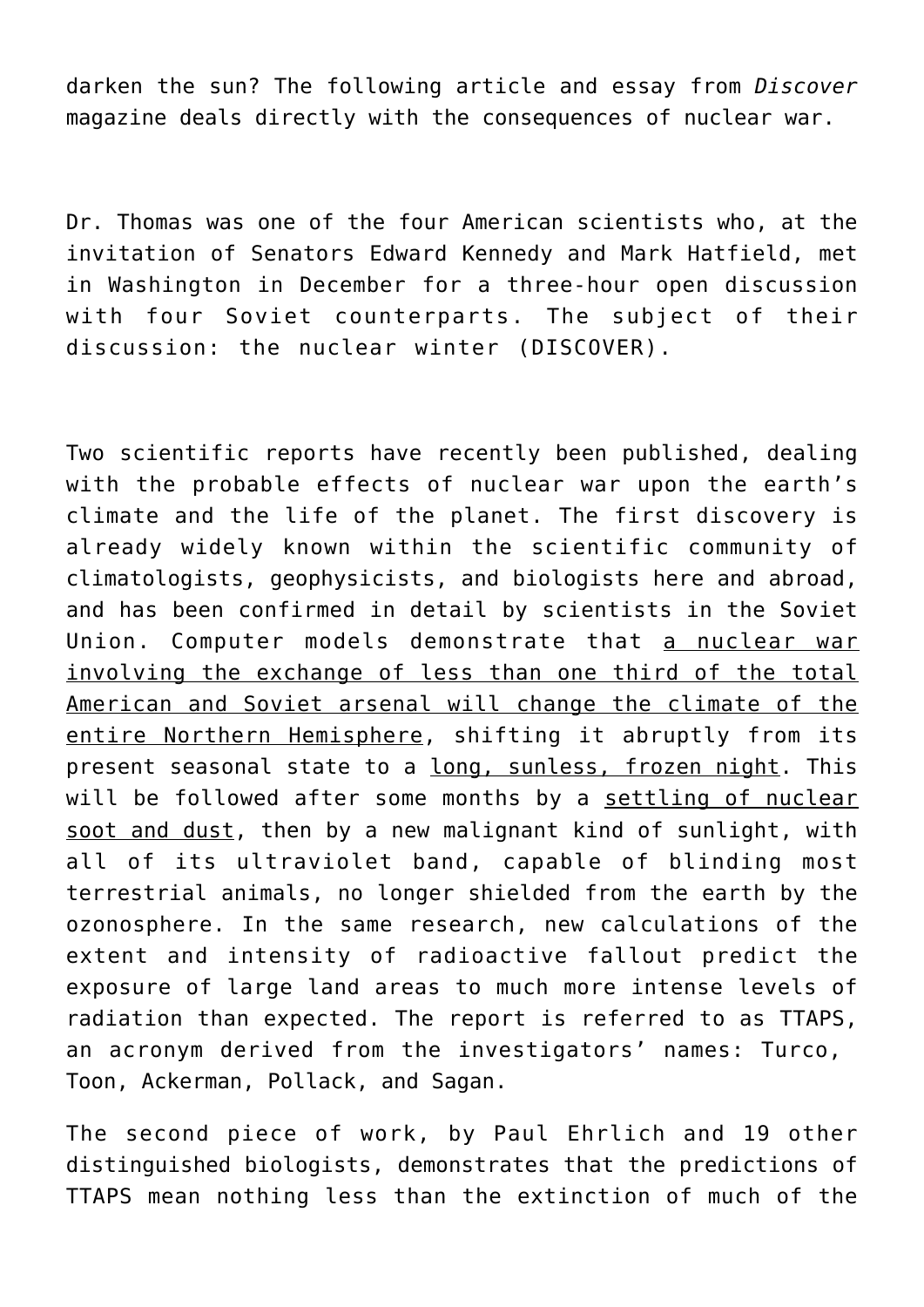earth's biosphere, very possibly involving the Southern Hemisphere as well as the Northern.

Taken together, the two papers change everything in the world about the prospect of thermonuclear warfare. They have already received a careful and critical review by scientists representing the disciplines concerned, here and abroad, and there already appears to be an unprecedented degree of concurrence with the technical details as well as the conclusions drawn. In the view of some referees, the TTAPS report may even be understating the climatological damage implied by its data. The 20 biologists' paper, summarized by Professor Ehrlich, represents the consensus arrived at by 40 biological scientists at a meeting in Woods Hole, Massachusetts, last spring.

It is a new world, demanding a new kind of diplomacy and a new logic.

Up to now, the international community of statesmen, diplomats, and military analysts has tended to regard the prospect of nuclear war as a problem only for the adversaries in possession of the weapons. Arms control and the endless negotiations aimed at the reduction of nuclear explosives have been viewed as the responsibility, even the prerogative, of those few nations in actual confrontation. Now all that is changed. There is no nation on earth free of the jeopardy of destruction if any two countries, or groups of countries, embark upon a nuclear exchange. If the Soviet Union and the United States, and their respective allies in the Warsaw Pact and NATO, begin to launch their missiles beyond a still undetermined and ambiguous minimum, neutral states like Sweden and Switzerland are in for the same long-term effects, the same slow death, as the actual participants. Australia and New Zealand, Brazil and South Africa, could have as much to worry about as West Germany if a full-scale exchange were to take place far to the north.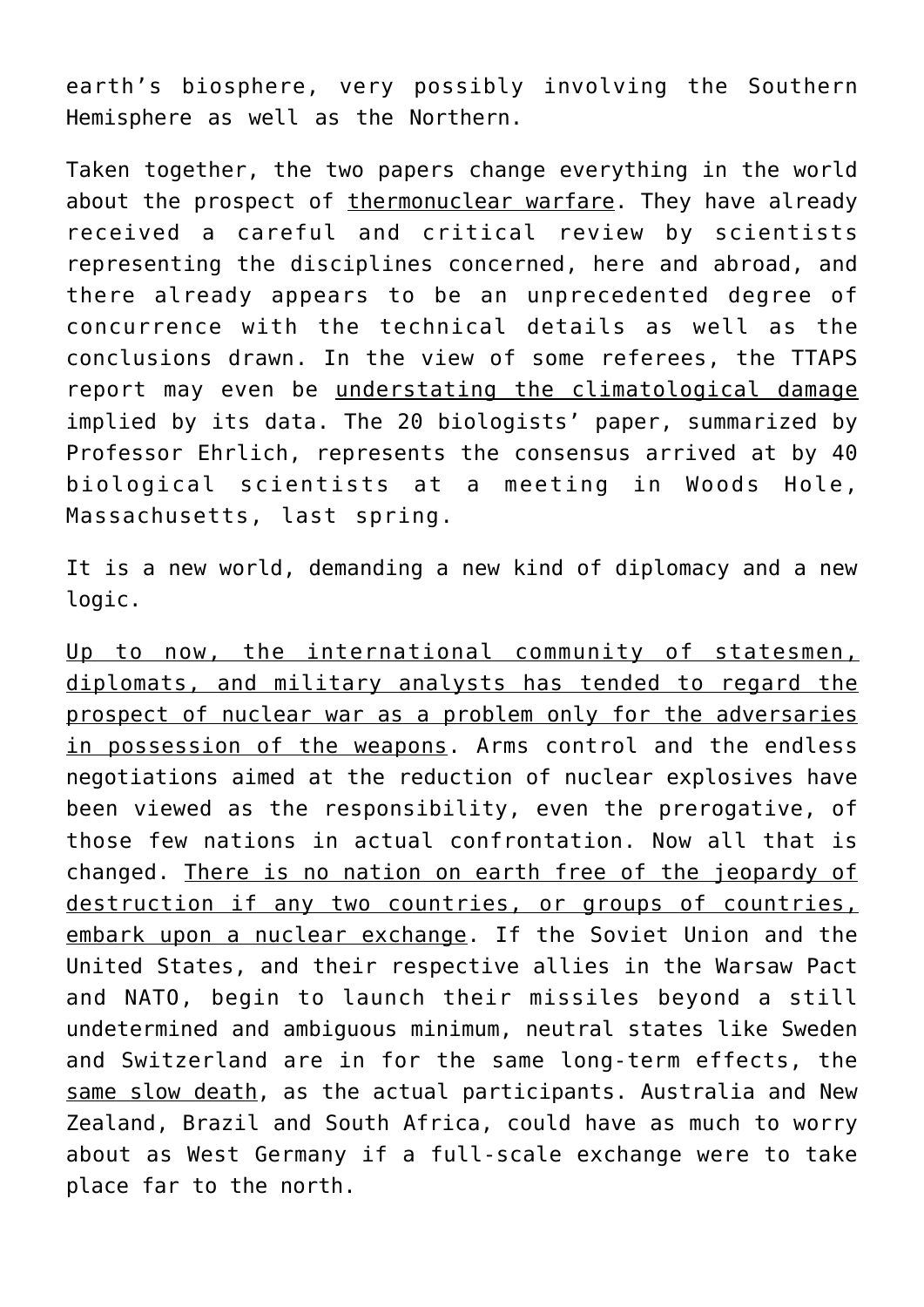Up to now, we have all tended to regard any conflict with nuclear arms as an effort by paired adversaries to settle such issues as territorial dominance or ideological dispute. Now, with the new findings before us, it is clear that any territory gained will be, at the end, a barren wasteland, and any ideology will vanish in the death of civilization and the permanent loss of mankind's memory of culture.

The risks of this kind of war have conventionally been calculated by the numbers of dead human beings on either side at the end of the battle, armies and noncombatants together. The terms "acceptable" and "unacceptable," signifying so-andso many million human casualties, have been used for making cool judgments about the need for new and more accurate weapon systems. From now on, things are different. Leave aside the already taken for granted estimate that in an all-out exchange of, say, 5,000 megatons, something like a billion people would be killed outright by blast, heat, and radiation. Set aside as well the likely fact that more than another billion would die later on, from the delayed effects of the climate and radioactive fallout.

*Discover* magazine, January/February, 1984

Because of Sin!

Read the Words of Yahweh's Prophet Isayah. As you read the following, keep this in mind: Yahweh's Prophet Isayah prophesied in the year 712 B.Y. concerning the nuclear burning. That was 2,646 years before the nuclear bombs started, that can darken the sun and burn the earth.

This Prophecy proves the Truth in the Prophecies written in the Sacred Scriptures. The Prophecies can be trusted.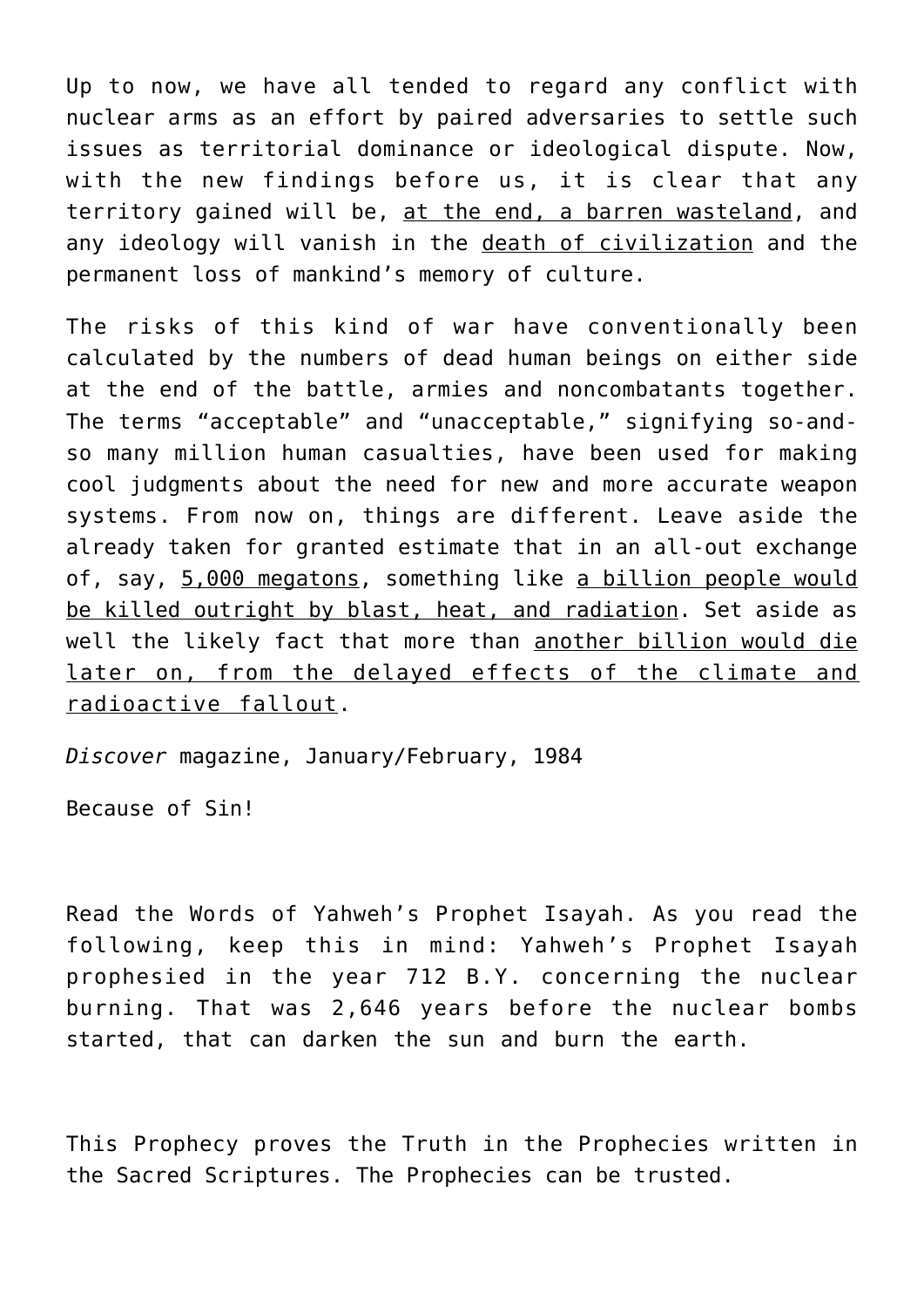# **Isayah 24:1-6**

1 Before Yahweh's *very* Eyes, the earth is made empty and it is made waste; the face of it is perverted and its inhabitants scattered abroad;

2 And it will be: as with the people, so with the priest; as with the servant, so with his owner; as with the maid, so with her mistress; as with the buyer, so with the seller; as with the lender, so with the borrower; as with him who takes usury, so with him who gives usury to him:

3 The land will be utterly emptied and utterly plundered, for it has come to pass that this Judgment has been pronounced.

4 The earth mourns and fades away, the world mourns and fades away, and the haughty people of the earth languish.

5 The earth also is defiled under the inhabitants of it, because they have transgressed the Laws, changed the Ordinance, and broken the Everlasting Covenant.

6 Because of this, the curse has devoured the earth, and they who dwell therein are desolate; therefore, the inhabitants of the earth are burned, and few men left.

Earth burned!

Does that sound like the perishing?

# **Deuteronomy 30:15-18**

15 See, I have set before you this day Life by Righteousness, and death and destruction by evil—

16 In that I command you this day to love Yahweh your Father, by walking in *all* His ways, by keeping His Laws, His Statutes,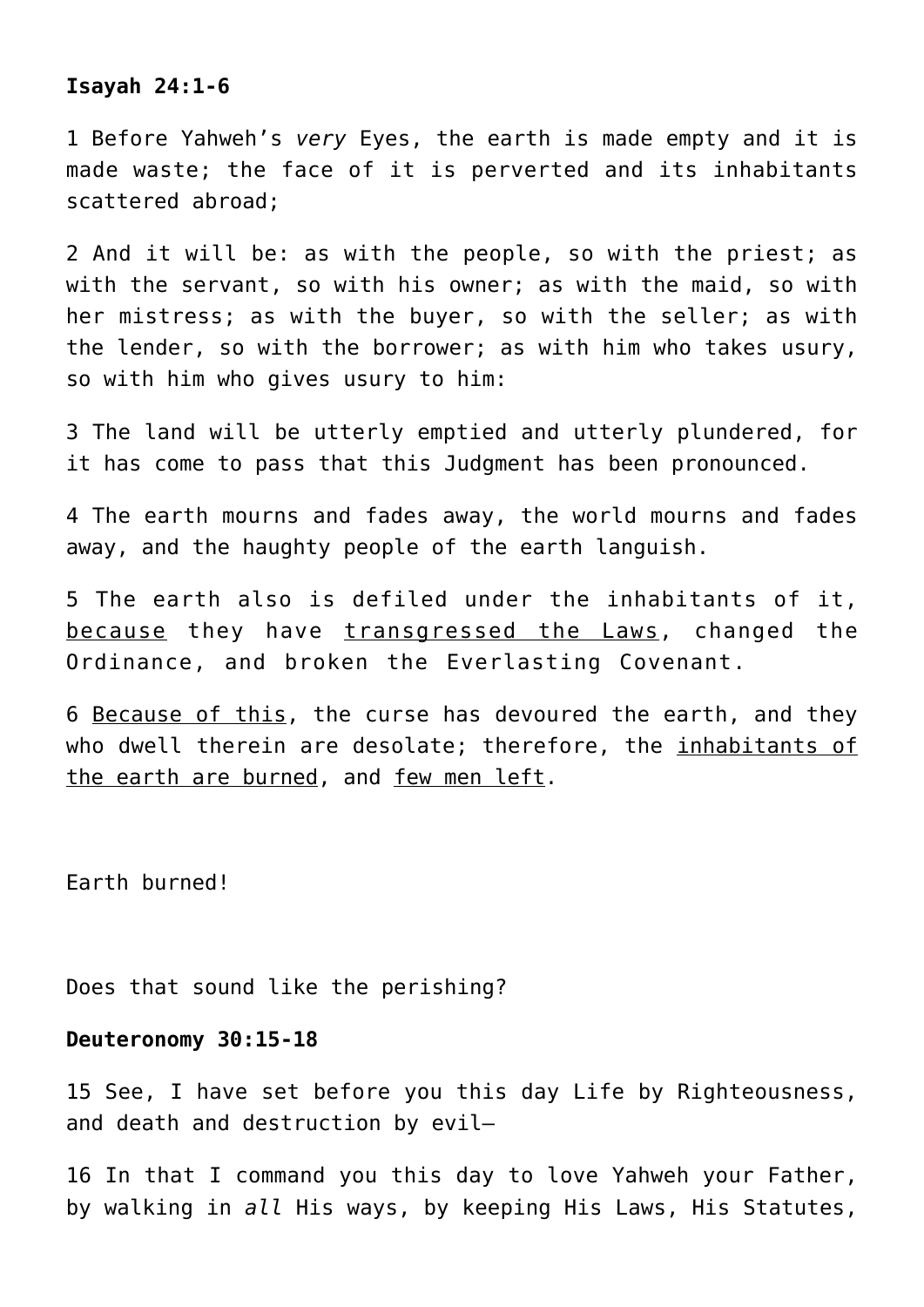and His Judgments, so that you can live and multiply, and so Yahweh your Father can bless you in the land which you go in to possess.

17 But if your heart turns away, and you are not obedient, and you are drawn away to submit to Gods (elohim), to worship them by serving them—

18 I declare to you this day that you will surely perish…

Earth burned! You will perish.

The bombs that can darken the sun were not started until 1934 A.Y. Can the bombs that started in 1934 burn the earth?

# **Atomic Armageddon is just 30 minutes away – former US Navy advisor**

Published time: 7 Dec, 2015 07:31 Edited time: 7 Dec, 2015 09:50

https://www.rt.com/shows/sophieco/324941-nuclear-co;c-war-us/

Dr. Theodore Postol, former advisor to the U.S. Chief of Naval Operations, a professor at MIT, nuclear technology expert.

Sophie Shevardnadze: *What happens, hypothetically, if there is a nuclear war? Will a doctrine like a mutual destruction doctrine ever work again?*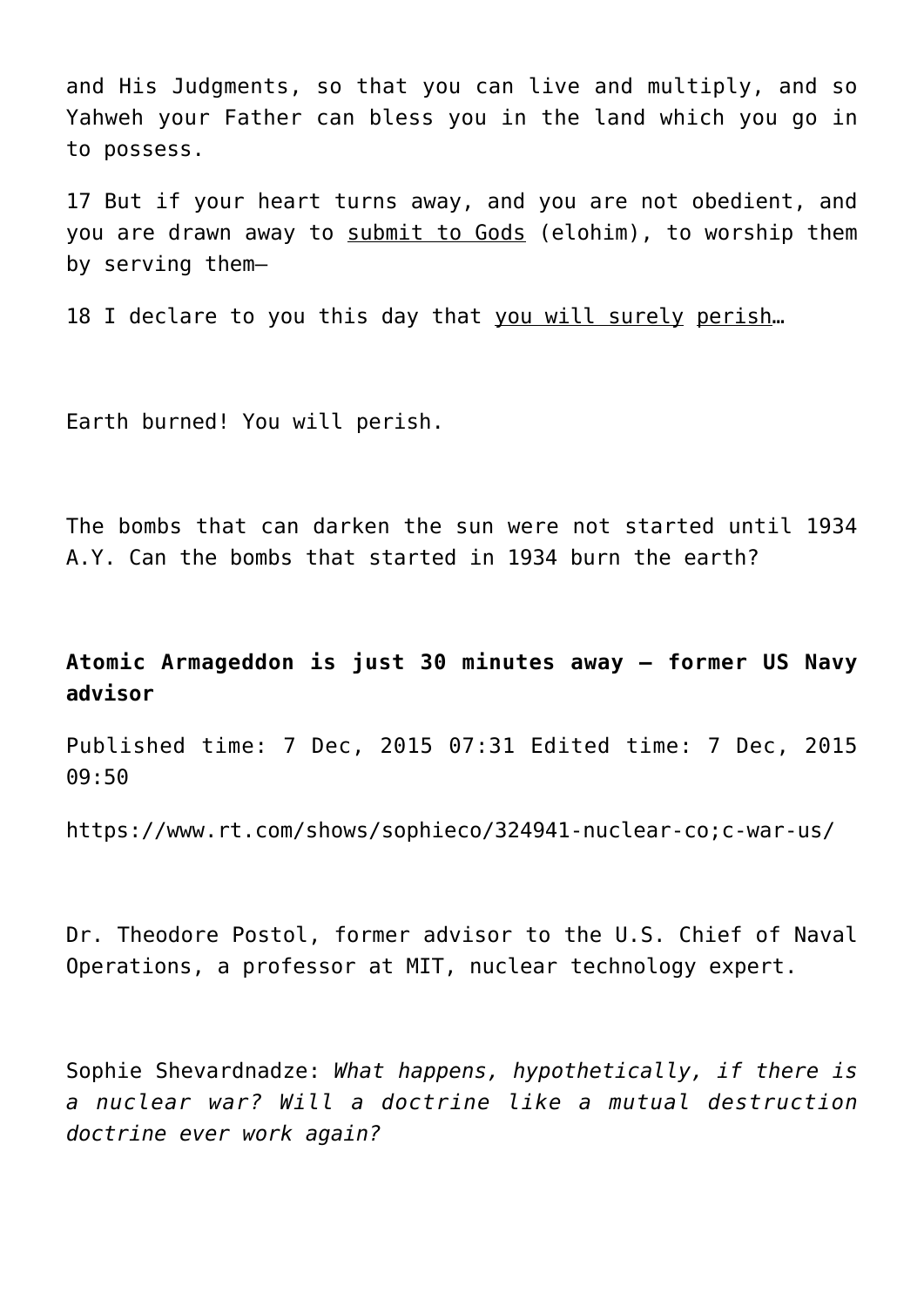Dr. TP: …somebody makes a bad decision with incomplete information, which is almost certainly what happens in the real world – information is never complete – you could have a massive use of nuclear weapons, and that, of course, would end civilization as we know it…

SS: *Now, Ted, tell me something. Explain to an amateur, to me, how does one launch a nuclear weapon? Is it as easy as pressing a button? How long does it take for a nuclear missile to reach its target?*

Dr. TP: The ballistic missile could be fired, basically, within 50 or 60 seconds, more or less, after alert being given to the operators. The rocket will then ignite…then it would release warheads. The warheads would float in the near vacuum of space under the influence of gravity and momentum, and in about 20-28 minutes would arrive at their targets, re-enter the atmosphere and explode. So the world could be, basically, finished off in anywhere from half hour to an hour upon the arrival of these warheads. …most nuclear warheads would be delivered in a very short time, probably within half hour or an hour interval.

Did you notice one-hour? Did you know that one-hour is exactly what Yahweh's Prophecy shows in **Revelation 18**.

**One Hour!**

**Revelation 18:1-5**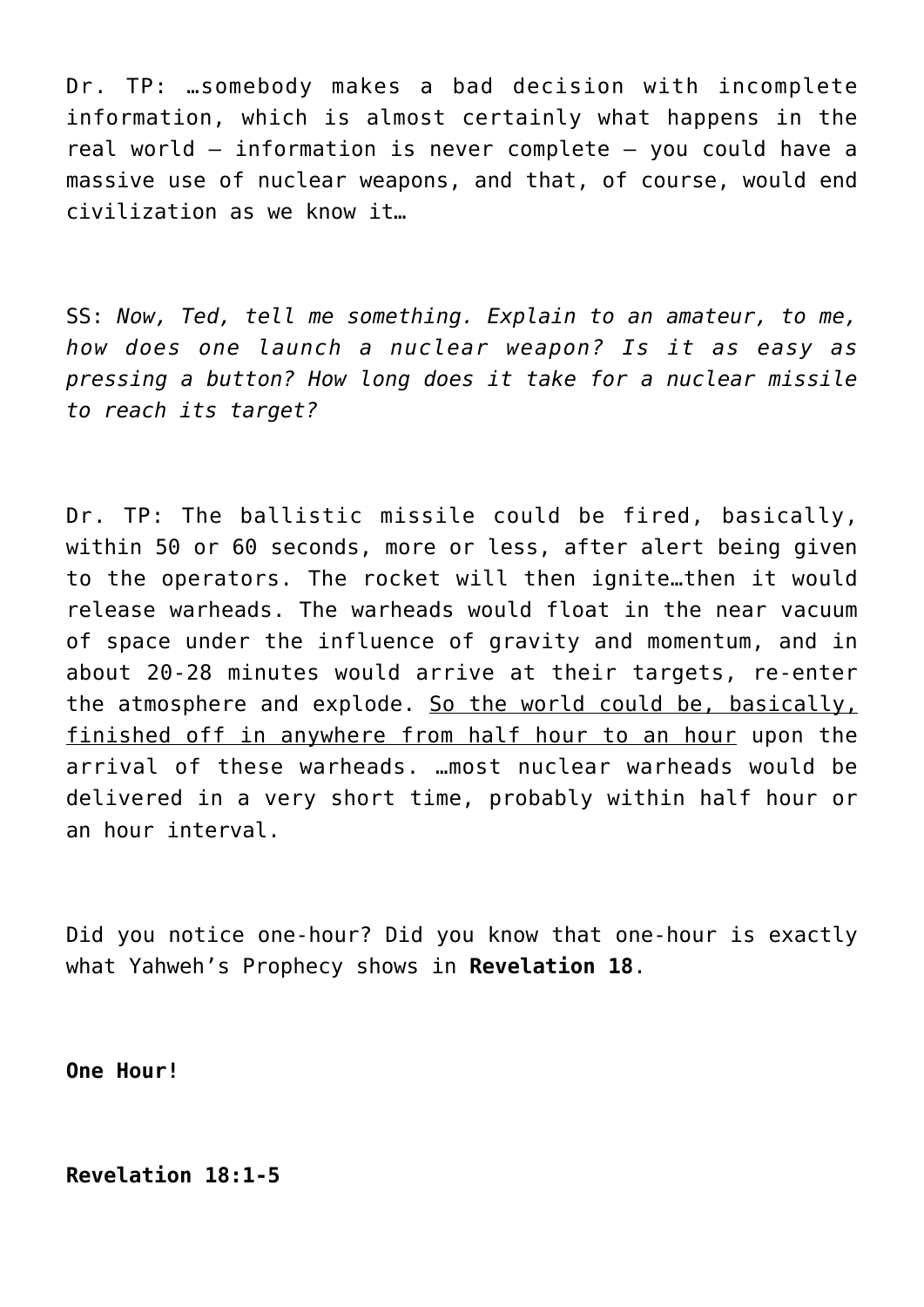1 And after these things I saw one Messenger, who was sent from Yahweh. He had great Authority; and the nations were taught Righteousness by him.

2 And he cried mightily with a strong voice, saying: Babylon the great is fallen, is fallen, and is become the habitation of demons, and the hold of every foul spirit, and a place where its priests reject knowledge and they teach everyone to be unclean; to hate and get away from keeping the Laws.

3 For all nations have drunk of the wine of the wrath of her fornication, and the kings of the earth have committed fornication with her, and the merchants of the earth have grown rich through the abundance of her delicacies.

4 And I heard another voice from heaven, saying: Come out of her, My People, so that you do not partake in her sins, and so that you do not receive of her plagues,

5 For her sins have reached unto heaven, and Yahweh has remembered her iniquities!

**Verse 5**: notice the **cause is sin**!

That was the cause shown by Yahweh's Prophet Isayah also.

#### **Isayah 24:5-6**

5 The earth also is defiled under the inhabitants of it, because they have transgressed the Laws, changed the Ordinance, and broken the Everlasting Covenant.

6 Because of this, the curse has devoured the earth, and they who dwell therein are desolate; therefore, the inhabitants of the earth are burned, and few men left.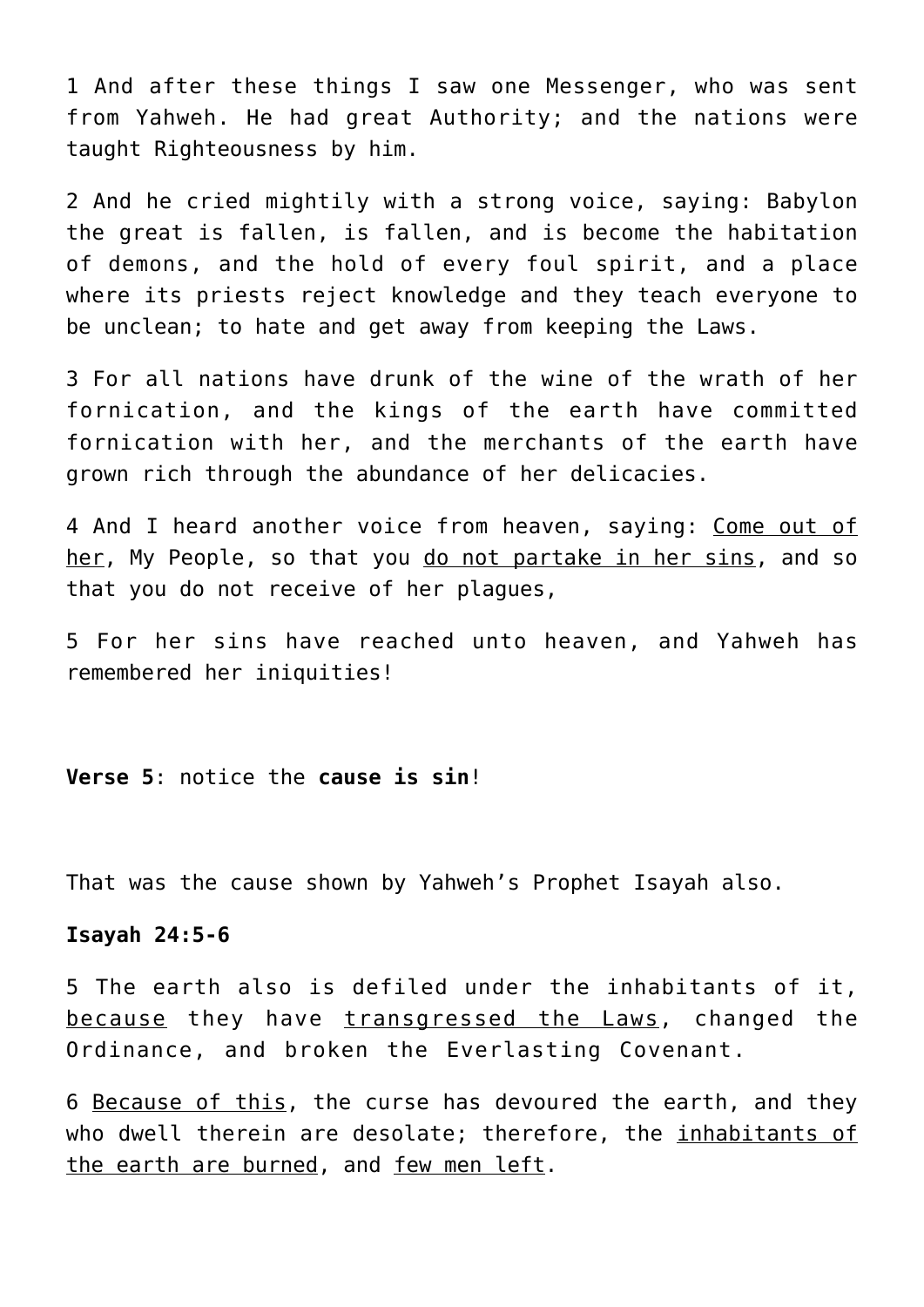Isayah wrote that Prophecy in the year 712 B.Y.

**Verse 5:** transgressed the Laws.

Compare:

#### **I Yahchanan 3:4, 7-8, 10**

4 Whoever commits sin, transgresses also the Laws; for sin is the transgression of the Laws.

7 Little children, let no man deceive you; he who practices Righteousness is Righteous, just as He is Righteous.

8 He who practices sin is of the devil, for the devil has sinned from the beginning. For this purpose the Son of Yahweh was manifested; that He might destroy the works of the devil.

10 In this the Children of Yahweh and the children of the devil are manifest. Whoever does not practice Righteousness is not of Yahweh, and he does not love his neighbor!

The bomb did not start until 1934; that was 2,646 years later. That should prove to anyone that Yahweh's Prophecies can be trusted.

Now read the rest of that Prophecy.

# **Revelation 18:5, 8, 10, 17, 19**

5 For her sins have reached unto heaven, and Yahweh has remembered her iniquities!

8 Therefore, her plagues will come in one day-death, and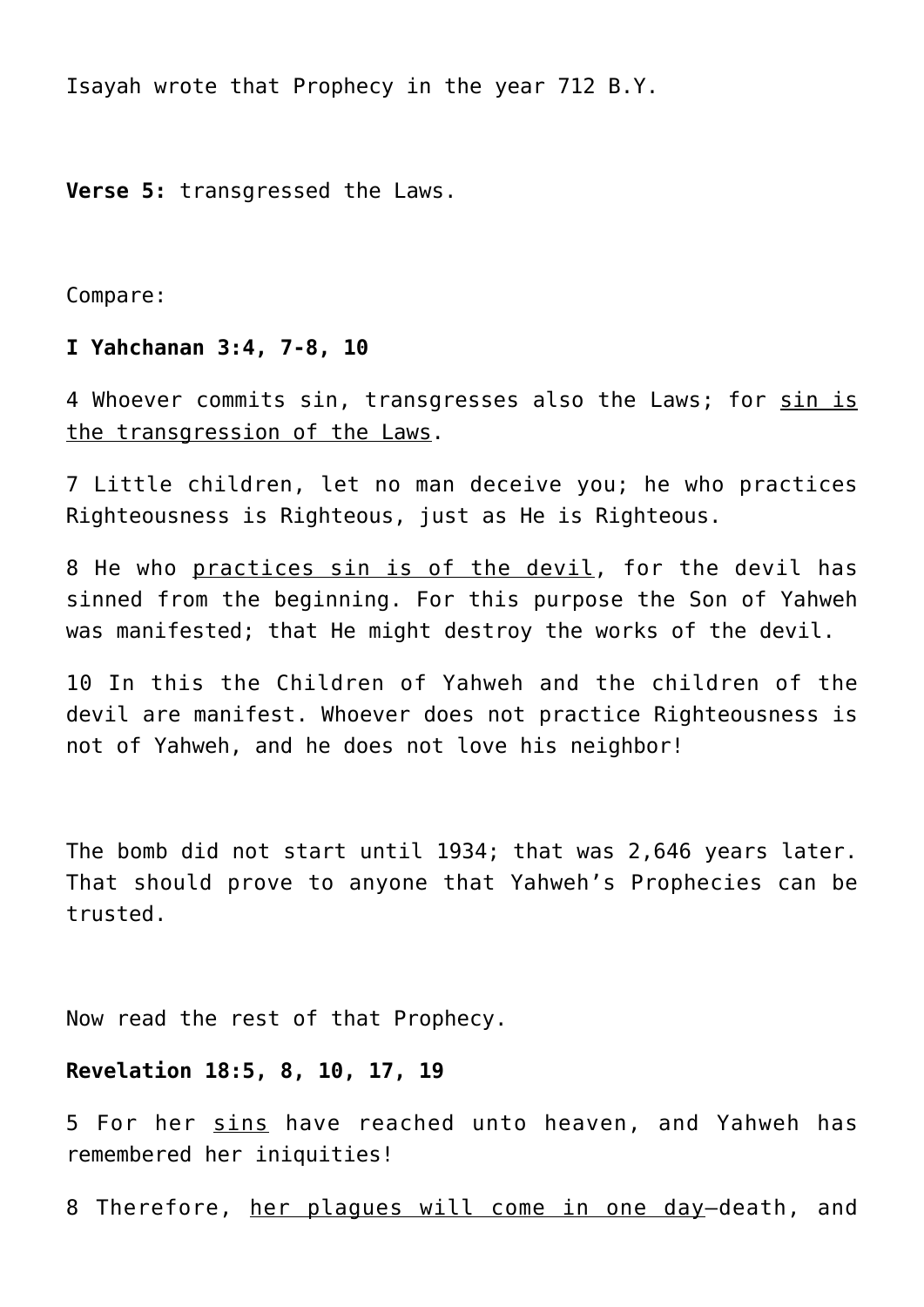mourning, and famine; and she will be utterly burned with fire; for strong *is* Father Yahweh Who judges her.

10 Standing afar off for the fear of her torment, saying: Woe! Woe! That great city Babylon, that mighty city! For in one hour your Judgment has come!

17 For in one hour such great riches came to nothing! And every sea captain, and all the company in ships, the sailors, and all who earn their living from the sea, stood afar off,

19 And they cast dust on their heads, and cried, weeping and wailing, saying: Woe! Woe, that great city, in which all who had ships in the sea were made rich through her wealth! For in one hour she is made desolate.

Did you notice the one-hour burning? That Prophecy was written in the year 96 A.Y.

The bombs that will burn the earth in this generation were not started until the year 1934; that was 1,838 years after that Prophecy was written.

In this generation the military's top intelligence also says man can burn the earth in one hour with the nuclear bombs that were developed in this generation. That should show all the houses of the Gods that Yahweh's Prophecies are True and Correct. It's time to get to the Protected Place.

**The Protected Place?**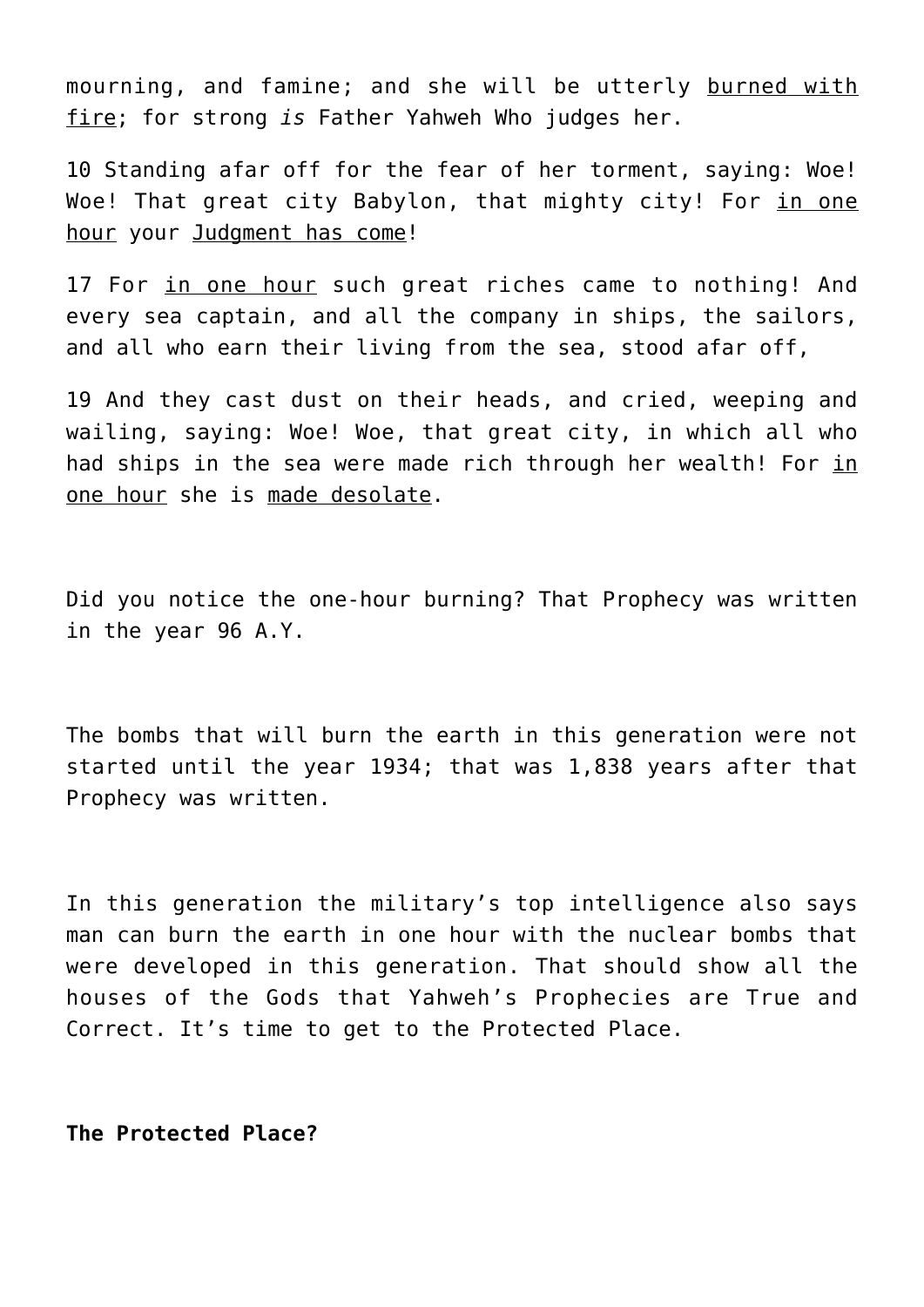# **Micahyah 4:1-3**

1 But in the Last Days it will come to pass *that* the mountain; *promotion,* of The House of Yahweh will be established in the chief of the nations. It will be raised above all congregations; and all peoples will *eventually* flow to it.

2 And many nations will come and say; Come, and let us go up to the mountain; *uplifting,* of Yahweh, and to the House of the Father of Yaaqob, and He will teach us of His Ways, and we will walk in His Paths. Because the Laws will depart from Zion, and the Word of Yahweh from Yerusalem.

3 And He will judge between many people, and rebuke strong nations afar off; and they will beat their swords into plowshares, and their spears into pruninghooks. Nation will not lift up sword against nation, nor will they learn war anymore.

**Verse 1:** notice the time for this Prophecy is the same time period for the nuclear bombs that will darken the sun. The time period is called the Last Days or The End.

Now get that, The House of Yahweh was not prophesied to be established until the Last Days. It's here as prophesied, and the gates of hell will not prevail against it in these Last Days.

Read the Words of Yahshua Messiah now:

# **Mattithyah 16:18**

And I also say to you who are Kepha: That upon this stone, YAHWEH UNITY; I will build this House; *Family: The House of*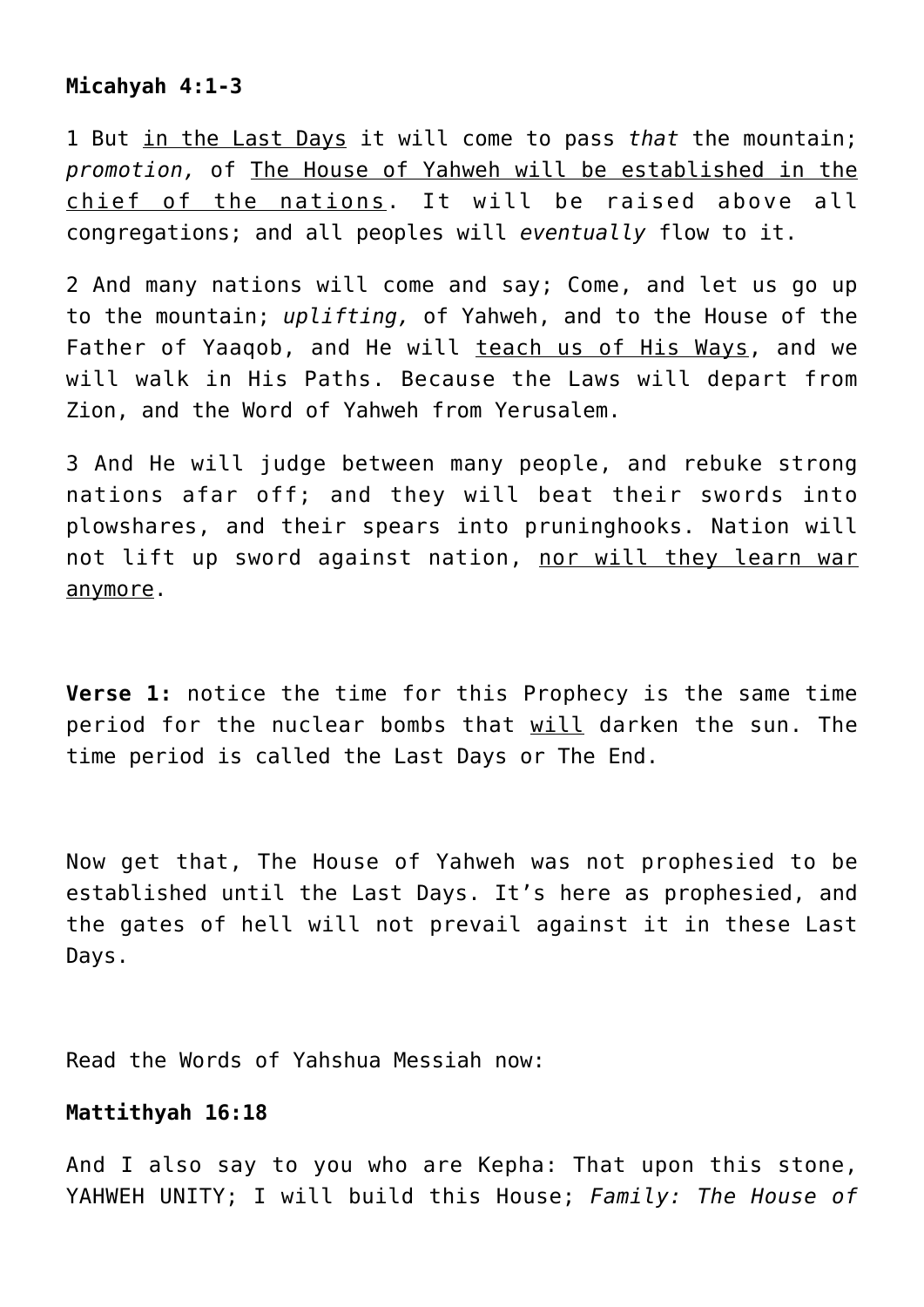*Yahweh,* and the gates of sheol (hell) will not prevail against it.

# **Psalm 91:1-16**

1 He who dwells, at Abel, in the Secret Place of the Most High will abide under the Shadow of the Almighty.

2 We say to Yahweh: You are our Refuge and our Fortress! *You are* our Father in You we will trust!

3 Surely He will deliver you from the snare of the fowler, and from the noisome; *deadly,* pestilence.

4 He will cover you with His feathers, and under His wings will you trust. His truth will be your shield and buckler.

5 You will not be afraid of the terror of night, nor of the arrow that flies by day.

6 Nor of the pestilence that walks in darkness, nor of the destruction that wastes at noonday.

7 A thousand will fall at your side, and ten thousand at your right hand; but it will not come near you.

8 Only with your eyes you will look and you will see the reward of the wicked;

9 Because you have made Yahweh your refuge. *Because you* have made the Most High your House; *The House of Yahweh;*

10 No evil will befall you, nor will any plaque come near The House of Yahweh at Abel.

11 For He will give His malakim charge concerning you, to keep; *protect,* you in all your ways.

12 They will bear You up in their hands, so You will not strike Your foot against a stone.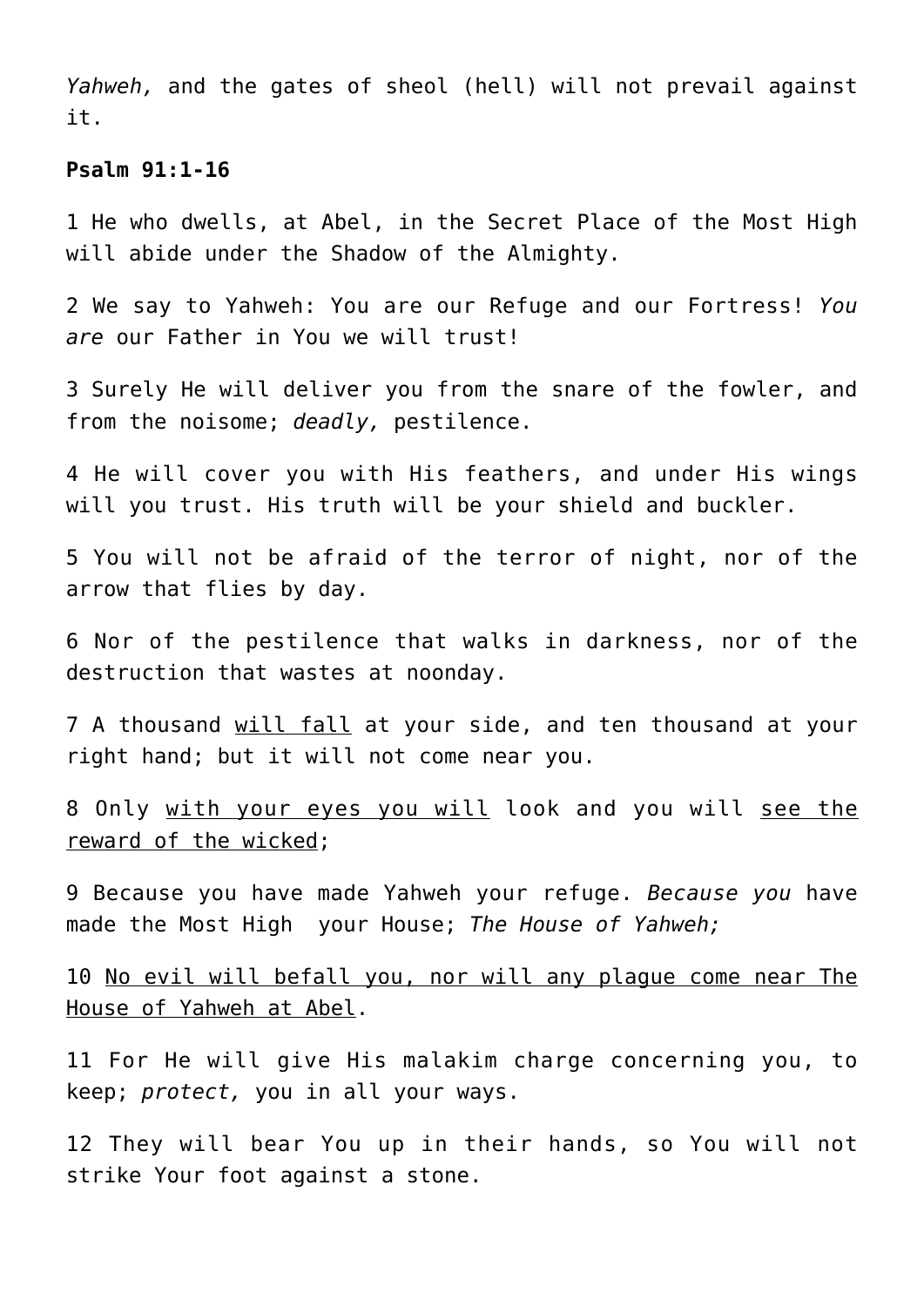13 You will tread upon the lion and adder. The young lion and the dragon you will trample under feet.

14 *Yahweh says:* Because you have set your love upon Me, I will deliver you; *cause you to escape.* I will set you on high, because you know My Name.

15 You will call Me, and I will answer you. I will be with you in trouble; I will deliver you, and honor you.

16 With long life I will satisfy you, and I will show you My salvation; *Yahshua Messiah!*

The House of Yahweh is forever.

# **Psalm 23:1-6**

1 Yahweh is our Shepherd; we shall not want.

2 He makes us to lie down in green pastures. He leads us beside the still waters.

3 Yahweh restores our life; He leads us in the paths of Righteousness for His Name's sake.

4 Yes, though we will walk through the valley of the shadow of death, we will fear no evil; for You are with us. Your rod and Your staff, they comfort us.

5 You prepare a table before us in the presence of our enemies. You anoint our heads with oil. Our cups overflow.

6 Surely Righteousness and mercy will follow us all the days of our lives; and we will dwell in The House of Yahweh forever!

Yahweh bless your understanding.